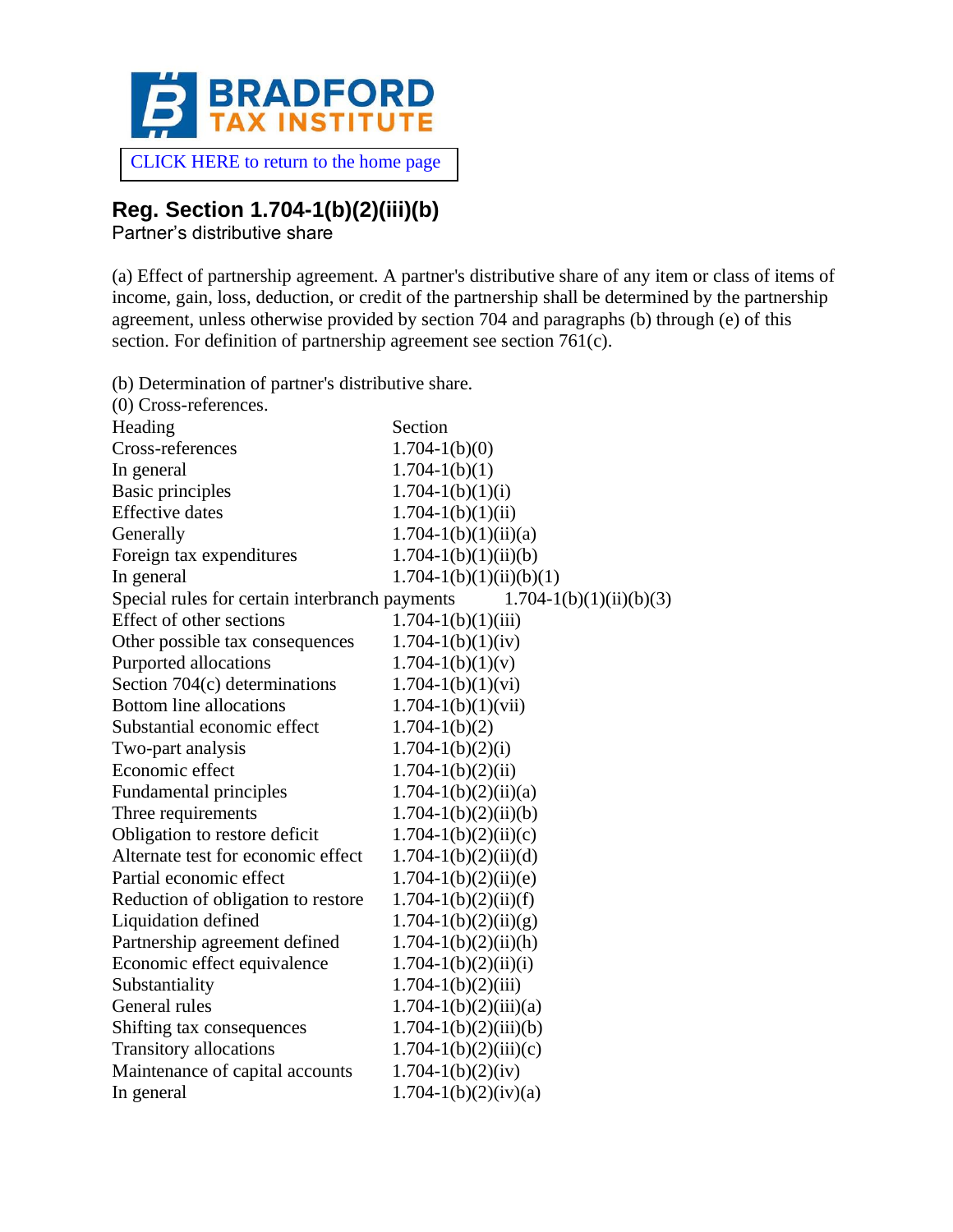| Basic rules                                                                    | $1.704 - 1(b)(2)(iv)(b)$    |
|--------------------------------------------------------------------------------|-----------------------------|
| <b>Treatment of liabilities</b>                                                | $1.704 - 1(b)(2)(iv)(c)$    |
| Contributed property                                                           | $1.704 - 1(b)(2)(iv)(d)$    |
| In general                                                                     | $1.704 - 1(b)(2)(iv)(d)(1)$ |
| Contribution of promissory notes                                               | $1.704 - 1(b)(2)(iv)(d)(2)$ |
| Section 704(c) considerations                                                  | $1.704 - 1(b)(2)(iv)(d)(3)$ |
| Exercise of noncompensatory options.                                           | $1.704 - 1(b)(2)(iv)(d)(4)$ |
| Distributed property                                                           | $1.704 - 1(b)(2)(iv)(e)$    |
| In general                                                                     | $1.704 - 1(b)(2)(iv)(e)(1)$ |
| Distribution of promissory notes                                               | $1.704 - 1(b)(2)(iv)(e)(2)$ |
| Revaluations of property                                                       | $1.704 - 1(b)(2)(iv)(f)$    |
| Adjustments to reflect book value                                              | $1.704 - 1(b)(2)(iv)(g)$    |
| In general                                                                     | $1.704 - 1(b)(2)(iv)(g)(1)$ |
| Payables and receivables                                                       | $1.704 - 1(b)(2)(iv)(g)(2)$ |
| Determining amount of book items                                               | $1.704 - 1(b)(2)(iv)(g)(3)$ |
| Determinations of fair market value                                            | $1.704 - 1(b)(2)(iv)(h)$    |
| In general                                                                     | $1.704 - 1(b)(2)(iv)(h)(1)$ |
| Adjustments for noncompensatory options. $1.704-1(b)(2)(iv)(h)(2)$             |                             |
| Section $705(a)(2)(B)$ expenditures                                            | $1.704 - 1(b)(2)(iv)(i)$    |
| In general                                                                     | $1.704 - 1(b)(2)(iv)(i)(1)$ |
| Expenses described in section 709                                              | $1.704 - 1(b)(2)(iv)(i)(2)$ |
| Disallowed losses                                                              | $1.704 - 1(b)(2)(iv)(i)(3)$ |
| Basic adjustments to section 38 property                                       | $1.704 - 1(b)(2)(iv)(j)(1)$ |
| Depletion of oil and gas properties                                            | $1.704 - 1(b)(2)(iv)(k)$    |
| In general                                                                     | $1.704 - 1(b)(2)(iv)(k)(1)$ |
| Simulated depletion                                                            | $1.704 - 1(b)(2)(iv)(k)(2)$ |
| Actual depletion                                                               | $1.704 - 1(b)(2)(iv)(k)(3)$ |
| Effect of book values                                                          | $1.704 - 1(b)(2)(iv)(k)(4)$ |
| Transfers of partnership interests                                             | $1.704 - 1(b)(2)(iv)(l)$    |
| Section 754 elections                                                          | $1.704 - 1(b)(2)(iv)(m)$    |
| In general                                                                     | $1.704 - 1(b)(2)(iv)(m)(1)$ |
| Section 743 adjustments                                                        | $1.704 - 1(b)(2)(iv)(m)(2)$ |
| Section 732 adjustments                                                        | $1.704 - 1(b)(2)(iv)(m)(3)$ |
| Section 734 adjustments                                                        | $1.704 - 1(b)(2)(iv)(m)(4)$ |
| Limitations on adjustments                                                     | $1.704 - 1(b)(2)(iv)(m)(5)$ |
| Partnership level characterization                                             | $1.704 - 1(b)(2)(iv)(n)$    |
| Guaranteed payments                                                            | $1.704 - 1(b)(2)(iv)(o)$    |
| Minor discrepancies                                                            | $1.704 - 1(b)(2)(iv)(p)$    |
| Adjustments where guidance is lacking                                          | $1.704 - 1(b)(2)(iv)(q)$    |
| Restatement of capital accounts                                                | $1.704 - 1(b)(2)(iv)(r)$    |
| Adjustments on the exercise of a noncompensatory option $1.704-1(b)(2)(iv)(s)$ |                             |
| Partner's interest in the partnership                                          | $1.704 - 1(b)(3)$           |
| In general                                                                     | $1.704 - 1(b)(3)(i)$        |
| Factors considered                                                             |                             |
| Certain determinations                                                         | $1.704 - 1(b)(3)(ii)$       |
|                                                                                | $1.704 - 1(b)(3)(iii)$      |
| Special rules<br>Allocations to reflect revaluations                           | $1.704 - 1(b)(4)$           |
|                                                                                | $1.704 - 1(b)(4)(i)$        |
| Credits                                                                        | $1.704 - 1(b)(4)(ii)$       |
| Excess percentage depletion                                                    | $1.704 - 1(b)(4)(iii)$      |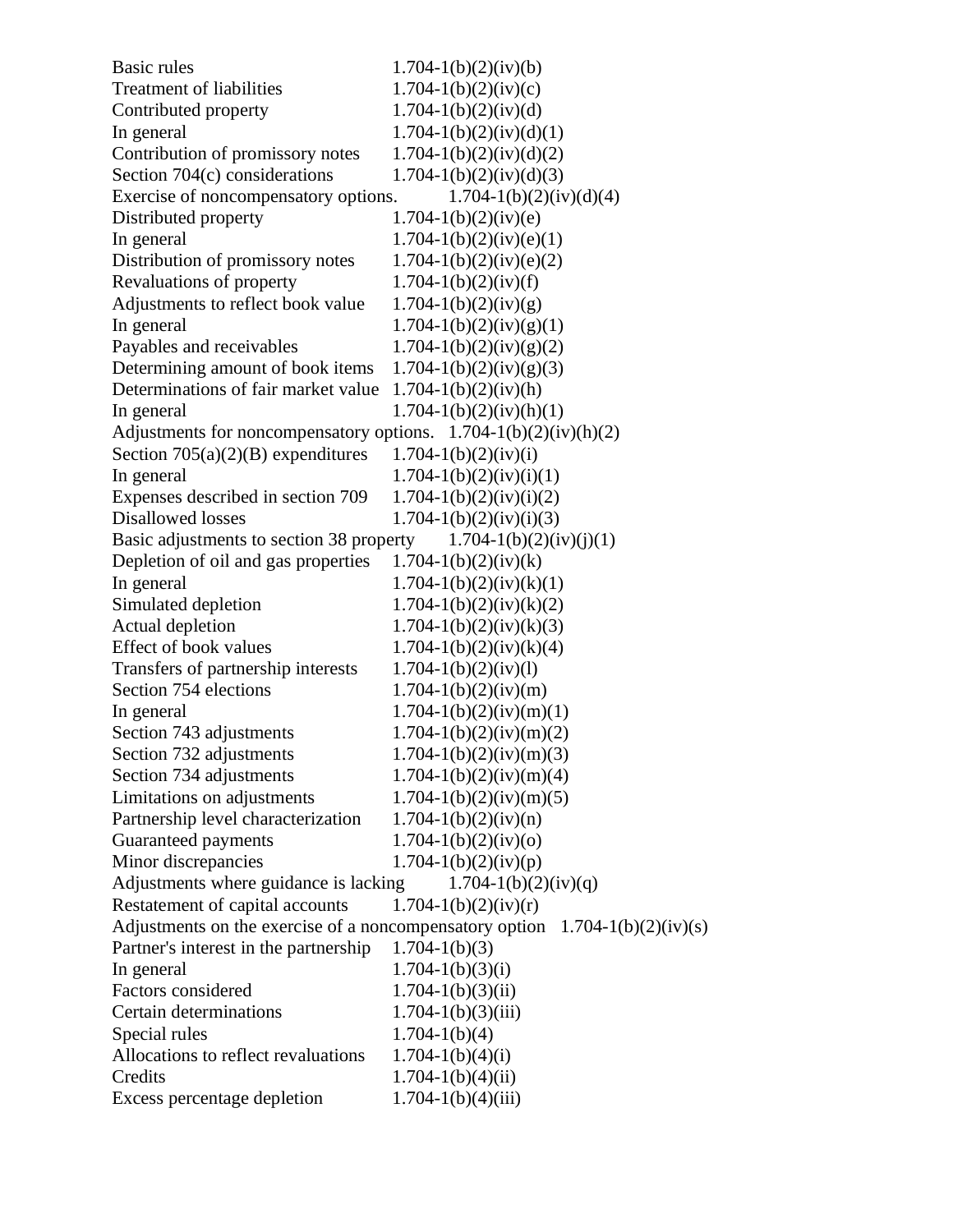| Allocations Attributable to nonrecourse liabilities $1.704-1(b)(4)(iv)$                |                               |  |
|----------------------------------------------------------------------------------------|-------------------------------|--|
| Allocations under section $613A(c)(7)(D)$ 1.704-1(b)(4)(v)                             |                               |  |
| Amendments to partnership agreement                                                    | $1.704 - 1(b)(4)(vi)$         |  |
| Recapture                                                                              | $1.704 - 1(b)(4)(vii)$        |  |
| Allocation of creditable foreign taxes $1.704 - 1(b)(4)(viii)$                         |                               |  |
| In general                                                                             | $1.704 - 1(b)(4)(viii)(a)$    |  |
| Creditable foreign tax expenditures (CFTEs) $1.704 - 1(b)(4)(viii)(b)$                 |                               |  |
| Income to which CFTEs relate $1.704-1(b)(4)(viii)(c)$                                  |                               |  |
| In general                                                                             | $1.704 - 1(b)(4)(viii)(c)(1)$ |  |
| <b>CFTE</b> category                                                                   | $1.704 - 1(b)(4)(viii)(c)(2)$ |  |
| Net income in a CFTE category                                                          | $1.704 - 1(b)(4)(viii)(c)(3)$ |  |
| CFTE category share of income                                                          | $1.704 - 1(b)(4)(viii)(c)(4)$ |  |
| No net income in a CFTE category $1.704-1(b)(4)(viii)(c)(5)$                           |                               |  |
| Allocation and apportionment of CFTEs to CFTE categories<br>$1.704 - 1(b)(4)(viii)(d)$ |                               |  |
| In general                                                                             | $1.704 - 1(b)(4)(viii)(d)(1)$ |  |
| Timing and base differences                                                            | $1.704 - 1(b)(4)(viii)(d)(2)$ |  |
| Special rules for certain interbranch payments $1.704-1(b)(4)(viii)(d)(3)$             |                               |  |
| $1.704 - 1(b)(4)(ix)$<br>Allocations with respect to noncompensatory options           |                               |  |
| Corrective allocations                                                                 | $1.704 - 1(b)(4)(x)$          |  |
| Examples                                                                               | $1.704 - 1(b)(5)$             |  |
| Examples                                                                               | $1.704 - 1(b)(6)$             |  |

(1) In general.

(i) Basic principles. Under section 704(b) if a partnership agreement does not provide for the allocation of income, gain, loss, deduction, or credit (or item thereof) to a partner, or if the partnership agreement provides for the allocation of income, gain, loss, deduction, or credit (or item thereof) to a partner but such allocation does not have substantial economic effect, then the partner's distributive share of such income, gain, loss, deduction, or credit (or item thereof) shall be determined in accordance with such partner's interest in the partnership (taking into account all facts and circumstances). If the partnership agreement provides for the allocation of income, gain, loss, deduction, or credit (or item thereof) to a partner, there are three ways in which such allocation will be respected under section 704(b) and this paragraph. First, the allocation can have substantial economic effect in accordance with paragraph (b)(2) of this section. Second, taking into account all facts and circumstances, the allocation can be in accordance with the partner's interest in the partnership. See paragraph (b)(3) of this section. Third, the allocation can be deemed to be in accordance with the partner's interest in the partnership pursuant to one of the special rules contained in paragraph (b)(4) of this section and §1.704-2. To the extent an allocation under the partnership agreement of income, gain, loss, deduction, or credit (or item thereof) to a partner does not have substantial economic effect, is not in accordance with the partner's interest in the partnership, and is not deemed to be in accordance with the partner's interest in the partnership, such income, gain, loss, deduction, or credit (or item thereof) will be reallocated in accordance with the partner's interest in the partnership (determined under paragraph (b)(3) of this section).

# (ii) Effective/applicability date.

(a) Generally. Except as otherwise provided in this section, the provisions of this paragraph are effective for partnership taxable years beginning after December 31, 1975. However, for partnership taxable years beginning after December 31,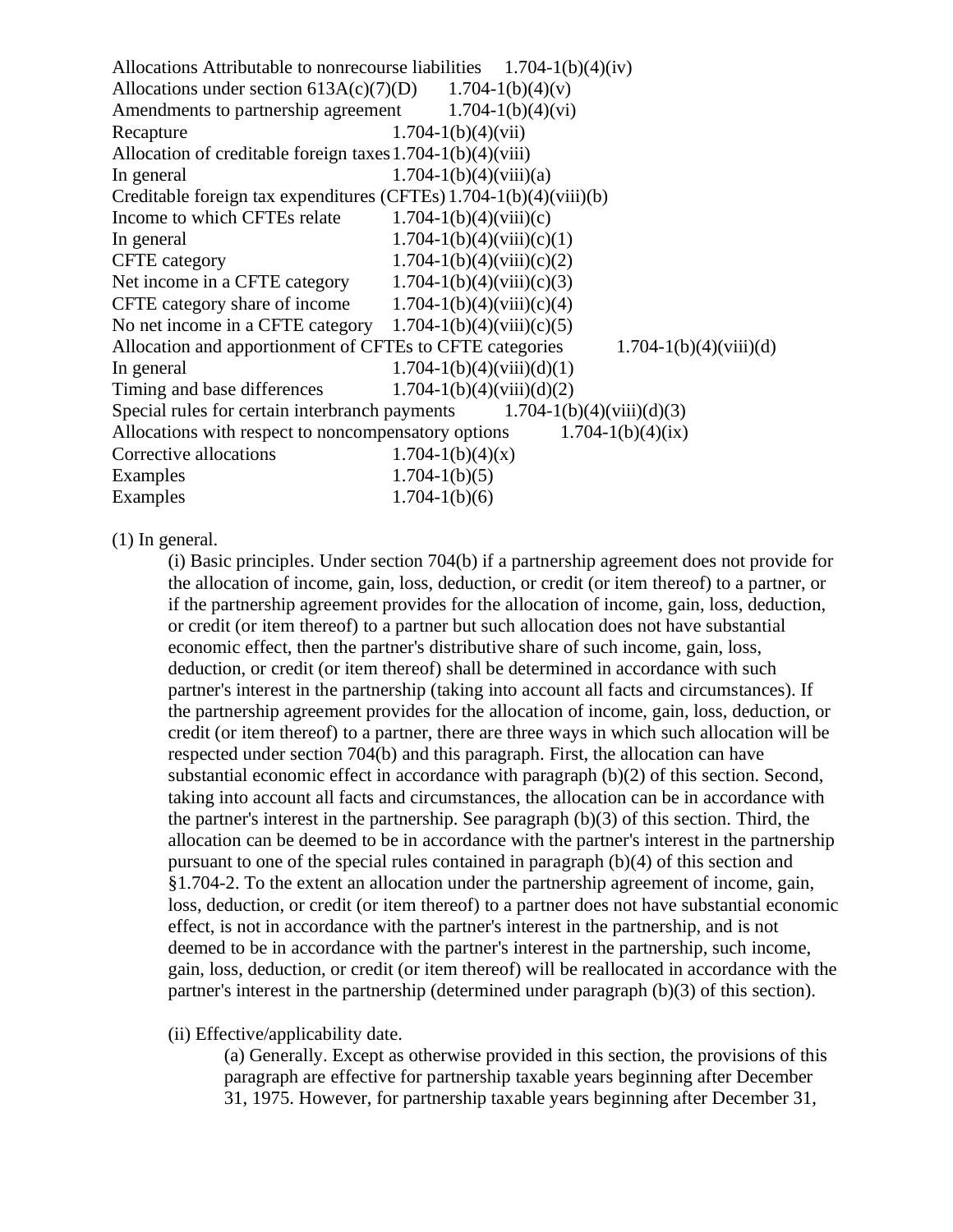1975, but before May 1, 1986, (January 1, 1987, in the case of allocations of nonrecourse deductions as defined in paragraph  $(b)(4)(iv)(a)$  of this section) an allocation of income, gain, loss, deduction, or credit (or item thereof) to a partner that is not respected under this paragraph nevertheless will be respected under section 704(b) if such allocation has substantial economic effect or is in accordance with the partners' interests in the partnership as those terms have been interpreted under the relevant case law, the legislative history of section 210(d) of the Tax Reform Act of 1976, and the provisions of this paragraph in effect for partnership taxable years beginning before May 1, 1986. Paragraphs (b)(2)(iii)(a) (last sentence),  $(b)(2)(iii)(d)$ ,  $(b)(2)(iii)(e)$ , and  $(b)(5)$  Example 28, Example 29, and Example 30 of this section. The last sentence of paragraph  $(b)(2)(iv)(g)(3)$  of this section is applicable for partnership taxable years ending on or after September 24, 2019. However, a partnership may choose to apply the last sentence in paragraph  $(b)(2)(iv)(g)(3)$  of this section for the partnership's taxable years ending on or after September 28, 2017. A partnership may rely on the last sentence in paragraph  $(b)(2)(iv)(g)(3)$  of this section in regulation project REG-104397-18 (2018-41 I.R.B. 558) (see §601.601(d)(2)(ii)(b) of this chapter) for the partnership's taxable years ending on or after September 28, 2017, and ending before the partnership's taxable year that includes September 24, 2019. Furthermore, the last sentence of paragraph  $(b)(2)(ii)(b)(3)$  of this section and paragraphs  $(b)(2)(ii)(b)(4)$  through (7) and  $(b)(2)(ii)(c)$  of this section apply to partnership taxable years ending on or after October 9, 2019. However, taxpayers may apply the last sentence of paragraph  $(b)(2)(ii)(b)(3)$  of this section and paragraphs  $(b)(2)(ii)(b)(4)$  through  $(7)$  and  $(b)(2)(ii)(c)$  of this section for partnership taxable years ending on or after October 5, 2016. For partnership taxable years ending before October 9, 2019, see §1.704-1 as contained in 26 CFR part 1 revised as of April 1, 2019.

## (b) Rules relating to foreign tax expenditures.

(1) In general. Except as otherwise provided in this paragraph  $(b)(1)(ii)(b)(1)$ , the provisions of paragraphs  $(b)(3)(iv)$  and  $(b)(4)(viii)$  of this section (regarding the allocation of creditable foreign taxes) apply for partnership taxable years beginning on or after October 19, 2006. The rules that apply to allocations of creditable foreign taxes made in partnership taxable years beginning before October 19, 2006 are contained in  $\S1.704-1T(b)(1)(ii)(b)(1)$  and  $(b)(4)(xi)$  as in effect before October 19, 2006 (see 26 CFR part 1 revised as of April 1, 2005). However, taxpayers may rely on the provisions of paragraphs  $(b)(3)(iv)$  and  $(b)(4)(viii)$  of this section for partnership taxable years beginning on or after April 21, 2004. The provisions of paragraphs  $(b)(4)(viii)(a)(1)$ ,  $(b)(4)(viii)(c)(1)$ ,  $(b)(4)(viii)(c)(2)(ii)$  and (iii),  $(b)(4)(viii)(c)(3)$  and (4),  $(b)(4)(viii)(d)(1)$ , and Examples 1, 2, and 3 in paragraphs  $(b)(6)(i)$ ,  $(ii)$ , and  $(iii)$  of this section apply for partnership taxable years that both begin on or after January 1, 2016, and end after February 4, 2016. For the rules that apply to partnership taxable years beginning on or after October 19, 2006, and before January 1, 2016, and to taxable years that both begin on or after January 1, 2016, and end on or before February 4, 2016, see § 1.704-  $1(b)(1)(ii)(b), (b)(4)(viii)(a)(1), (b)(4)(viii)(c)(1), (b)(4)(viii)(c)(2)(ii)$  and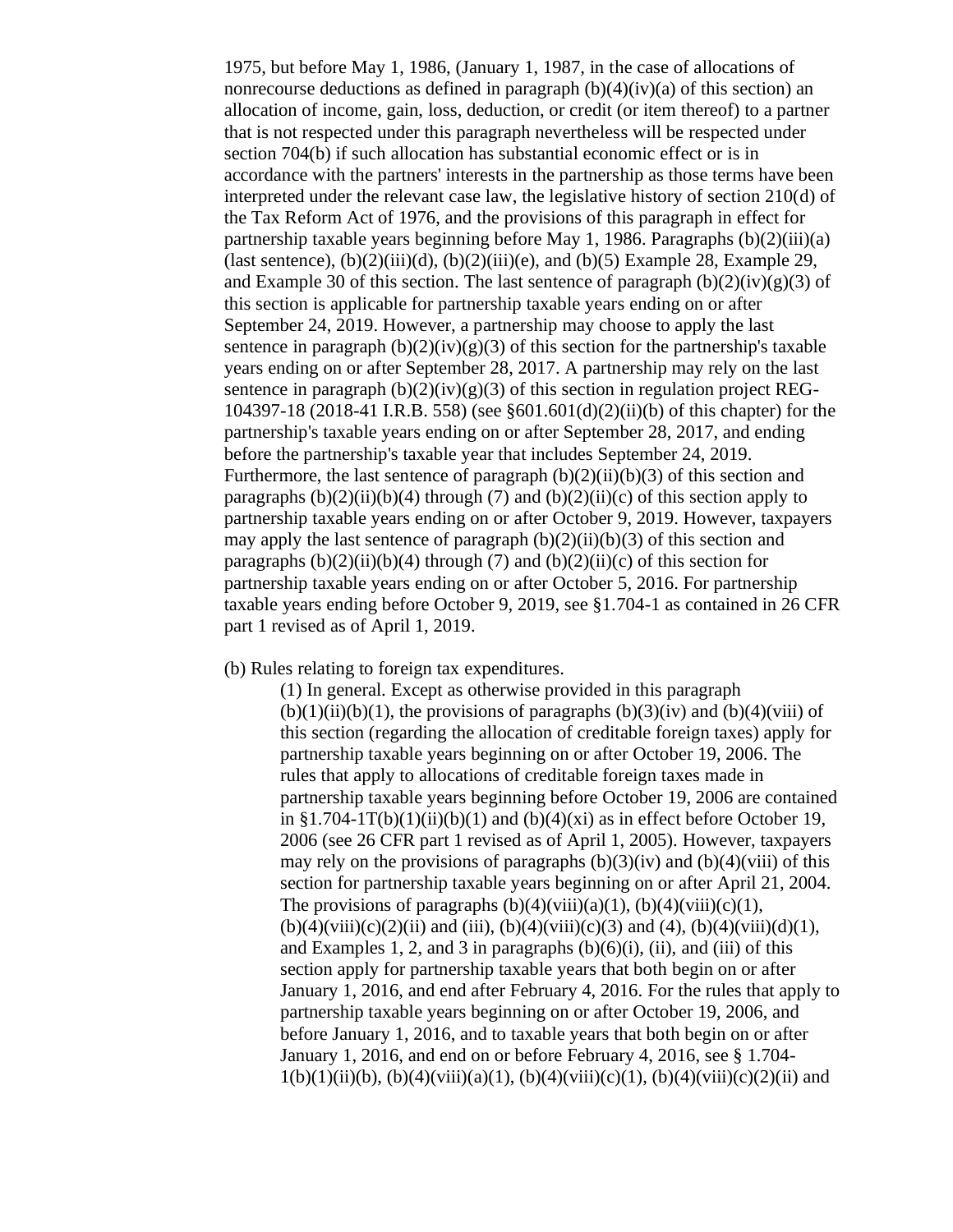(iii), (b)(4)(viii)(c)(3) and (4), (b)(4)(viii)(d)(1), and (b)(5), Example 25 (as contained in 26 CFR part 1 revised as of April 1, 2015).

(2) Transition rule. Transition relief is provided herein to partnerships whose agreements were entered into prior to April 21, 2004. In such case, if there has been no material modification to the partnership agreement on or after April 21, 2004, then the partnership may apply the provisions of paragraph (b) of this section as if the amendments made by paragraphs  $(b)(3)(iv)$  and  $(b)(4)(viii)$  of this section had not occurred. If the partnership agreement was materially modified on or after April 21, 2004, then the rules provided in paragraphs  $(b)(3)(iv)$  and  $(b)(4)(viii)$  of this section shall apply to the later of the taxable year beginning on or after October 19, 2006 or the taxable year within which the material modification occurred, and to all subsequent taxable years. If the partnership agreement was materially modified on or after April 21, 2004, and before a tax year beginning on or after October 19, 2006, see §§1.704-  $1T(b)(1)(ii)(b)(1)$  and  $1.704-1T(b)(4)(xi)$  as in effect prior to October 19, 2006 (26 CFR part 1 revised as of April 1, 2005). For purposes of this paragraph  $(b)(1)(ii)(b)(2)$ , any change in ownership constitutes a material modification to the partnership agreement. This transition rule does not apply to any taxable year (and all subsequent taxable years) in which persons that are related to each other (within the meaning of section 267(b) and 707(b)) collectively have the power to amend the partnership agreement without the consent of any unrelated party.

(3) Special rules for certain inter-branch payments.

(i) In general. The provisions of  $$1.704-1(b)(4)(viii)(d)(3)$  apply for partnership taxable years ending after February 9, 2015. See 26 CFR 1.704-1T(b)(4)(viii)(d)(3) (revised as of April 1, 2014) for rules applicable to taxable years beginning on or after January 1, 2012, and ending on or before February 9, 2015.

(ii) Transition rule. Transition relief is provided by this paragraph  $(b)(1)(ii)(b)(3)(ii)$  to partnerships whose agreements were entered into before February 14, 2012. In such cases, if there has been no material modification to the partnership agreement on or after February 14, 2012, then, for taxable years beginning on or after January 1, 2012, and before January 1, 2016, and for taxable years that both begin on or after January 1, 2012, and end on or before February 4, 2016, these partnerships may apply the provisions of  $\S1.704-1(b)(4)(viii)(c)(3)(ii)$  and  $(b)(4)(viii)(d)(3)$  (see 26 CFR part 1 revised as of April 1, 2011). For taxable years that both begin on or after January 1, 2016, and end after February 4, 2016, these partnerships may apply the provisions of §1.704- 1(b)(4)(viii)(d)(3) (see 26 CFR part 1 revised as of April 1, 2011). For purposes of this paragraph  $(b)(1)(ii)(b)(3)$ , any change in ownership constitutes a material modification to the partnership agreement. The transition rule in this paragraph  $(b)(1)(ii)(b)(3)(ii)$ does not apply to any taxable year in which persons bearing a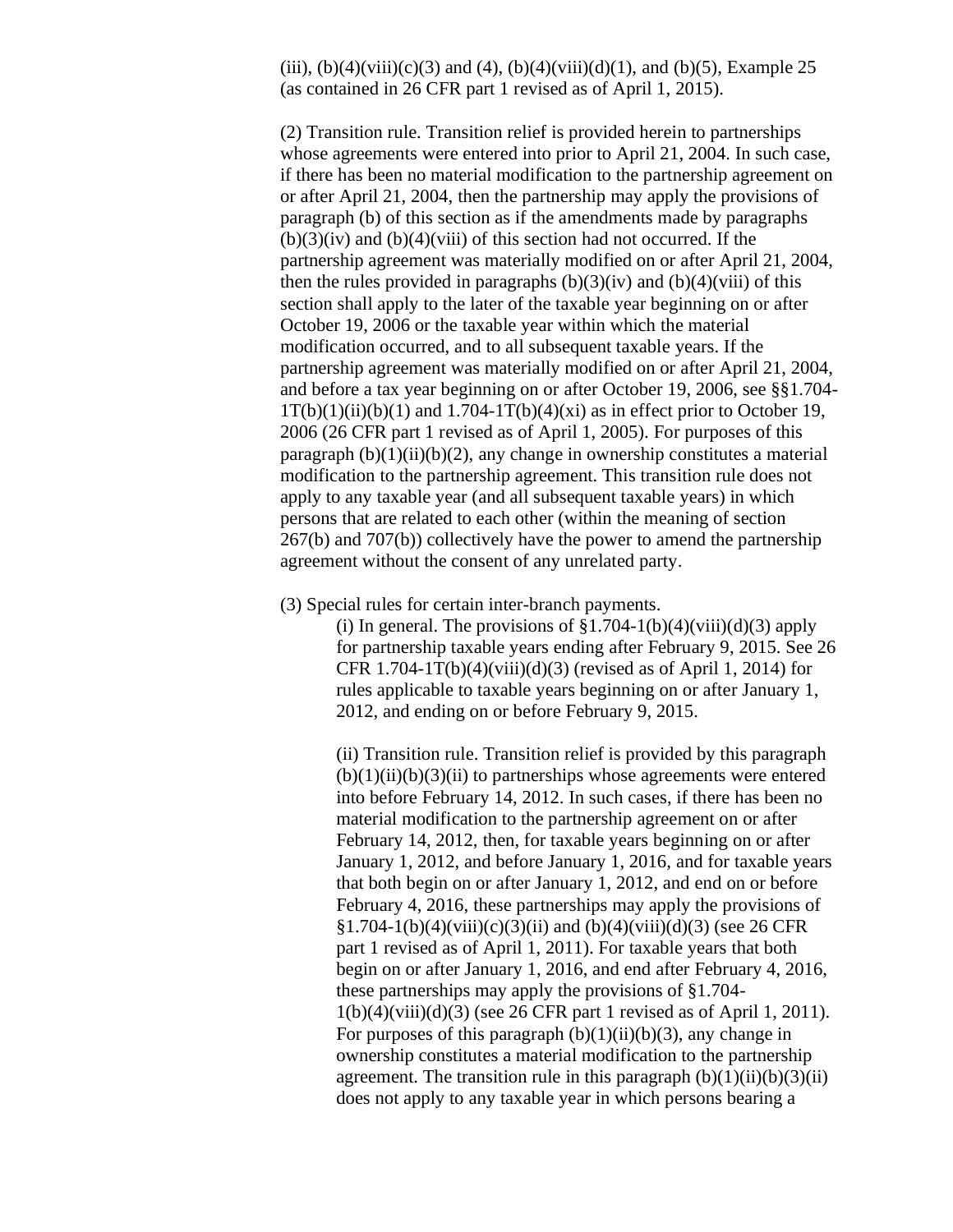relationship to each other that is specified in section 267(b) or section 707(b) collectively have the power to amend the partnership agreement without the consent of any unrelated party (and all subsequent taxable years).

(4) Special rules for covered asset acquisitions. Paragraphs  $(b)(4)(viii)(c)(4)(v)$  through (vii) of this section apply to covered asset acquisitions (CAAs) (as defined in  $\S1.901(m)-1(a)(13)$ ) occurring on or after March 23, 2020. Taxpayers may, however, choose to apply paragraphs  $(b)(4)(viii)(c)(4)(v)$  through (vii) of this section before the date paragraphs  $(b)(4)(viii)(c)(4)(v)$  through (vii) of this section are applicable provided that they (along with any persons that are related (within the meaning of section 267(b) or 707(b)) to the taxpayer)--

> (i) Consistently apply paragraphs  $(b)(4)(viii)(c)(4)(v)$  through (vii) of this section, §1.901(m)-1, and §§1.901(m)-3 through 1.901(m)-8 (excluding  $$1.901(m)-4(e)$ ) to all CAAs occurring on or after January 1, 2011, and consistently apply § 1.901(m)-2 (excluding §1.901(m)-2(d)) to all CAAs occurring on or after December 7, 2016, on any original or amended tax return for each taxable year for which the application of the provisions listed in this paragraph  $(b)(1)(ii)(b)(4)(i)$  affects the tax liability and for which the statute of limitations does not preclude assessment or the filing of a claim for refund, as applicable;

(ii) File all tax returns described in paragraph  $(b)(1)(ii)(b)(4)(i)$  of this section for any taxable year ending on or before March 23, 2020, no later than March 23, 2021; and

(iii) Make appropriate adjustments to take into account deficiencies that would have resulted from the consistent application under paragraph  $(b)(1)(ii)(b)(4)(i)$  of this section for taxable years that are not open for assessment.

In addition, paragraph  $(b)(2)(iv)(d)(4)$ , paragraph  $(b)(2)(iv)(f)(1)$ , paragraph  $(b)(2)(iv)(f)(5)(iv)$ , paragraph  $(b)(2)(iv)(h)(2)$ , paragraph  $(b)(2)(iv)(s)$ , paragraph  $(b)(4)(ix)$ , paragraph  $(b)(4)(x)$ , and Examples 31 through 35 in paragraph (b)(5) of this section apply to noncompensatory options (as defined in §1.721-2(f)) that are issued on or after February 5, 2013.

(iii) Effect of other sections. The determination of a partner's distributive share of income, gain, loss, deduction, or credit (or item thereof) under section 704(b) and this paragraph is not conclusive as to the tax treatment of a partner with respect to such distributive share. For example, an allocation of loss or deduction to a partner that is respected under section 704(b) and this paragraph may not be deductible by such partner if the partner lacks the requisite motive for economic gain (see, e.g., Goldstein v. Commissioner, 364 F.2d 734 (2d Cir. 1966)), or may be disallowed for that taxable year (and held in suspense) if the limitations of section 465 or section 704(d) are applicable. Similarly, an allocation that is respected under section 704(b) and this paragraph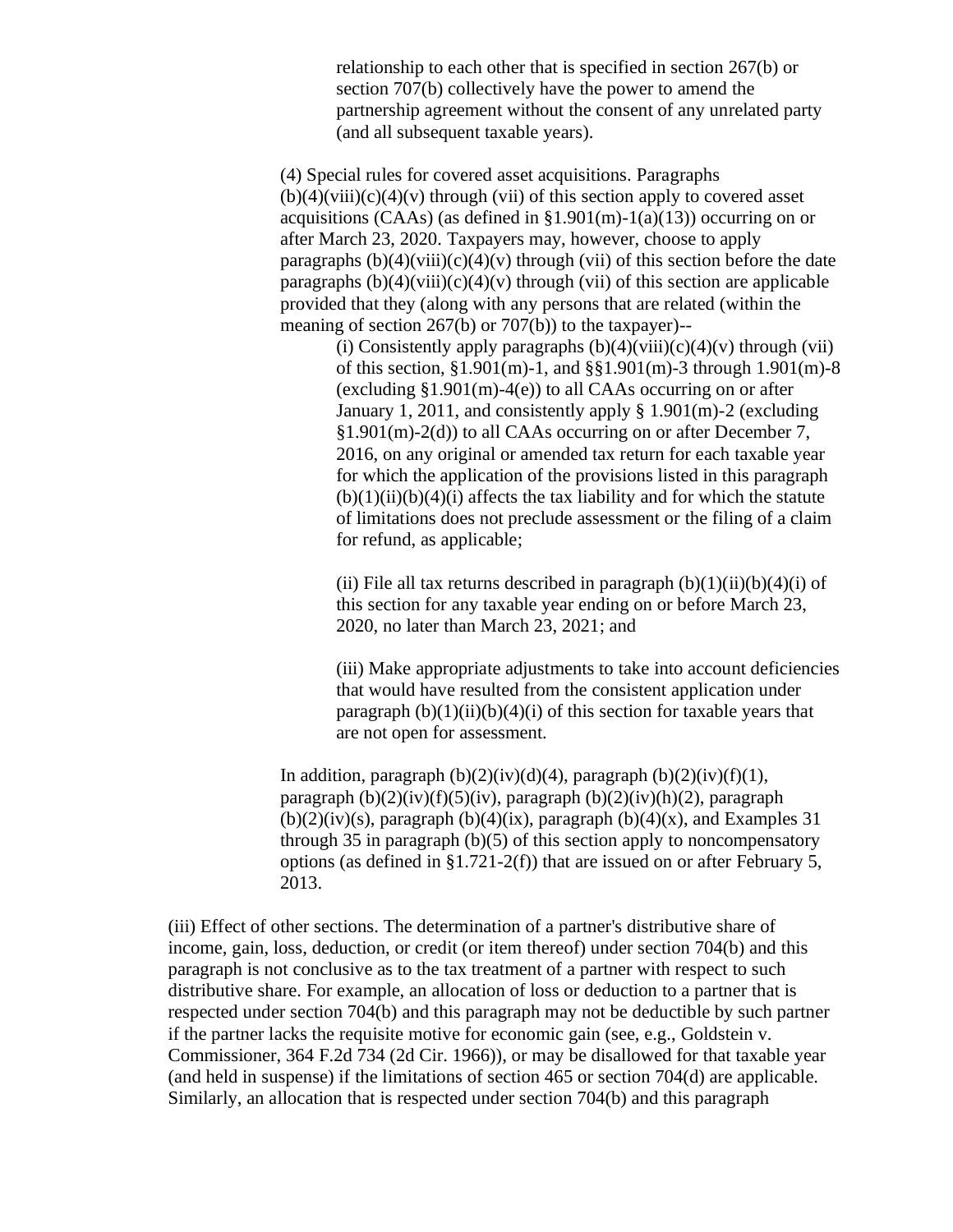nevertheless may be reallocated under other provisions, such as section 482, section 704(e)(2), section 706(d) (and related assignment of income principles), and paragraph  $(b)(2)(ii)$  of §1.751-1. If a partnership has a section 754 election in effect, a partner's distributive share of partnership income, gain, loss, or deduction may be affected as provided in §1.743-1 (see paragraph  $(b)(2)(iv)(m)(2)$  of this section). A deduction that appears to be a nonrecourse deduction deemed to be in accordance with the partners' interests in the partnership may not be such because purported nonrecourse liabilities of the partnership in fact constitute equity rather than debt. The examples in paragraph (b)(5) of this section concern the validity of allocations under section 704(b) and this paragraph and, except as noted, do not address the effect of other sections or limitations on such allocations.

(iv) Other possible tax consequences. Allocations that are respected under section 704(b) and this paragraph may give rise to other tax consequences, such as those resulting from the application of section 61, section 83, section 751, section 2501, paragraph (f) of §1.46-3, §1.47-6, paragraph (b)(1) of §1.721-1 (and related principles), and paragraph (e) of §1.752-1. The examples in paragraph (b)(5) of this section concern the validity of allocations under section 704(b) and this paragraph and, except as noted, do not address other tax consequences that may result from such allocations.

(v) Purported allocations. Section 704(b) and this paragraph do not apply to a purported allocation if it is made to a person who is not a partner of the partnership (see section  $7701(a)(2)$  and paragraph (d) of §301.7701-3) or to a person who is not receiving the purported allocation in his capacity as a partner (see section 707(a) and paragraph (a) of  $§1.707-1$ ).

(vi) Section 704(c) determinations. Section 704(c) and §1.704-3 generally require that if property is contributed by a partner to a partnership, the partners' distributive shares of income, gain, loss, and deduction, as computed for tax purposes, with respect to the property are determined so as to take account of the variation between the adjusted tax basis and fair market value of the property. Although section 704(b) does not directly determine the partners' distributive shares of tax items governed by section 704(c), the partners' distributive shares of tax items may be determined under section 704(c) and §1.704-3 (depending on the allocation method chosen by the partnership under §1.704-3) with reference to the partners' distributive shares of the corresponding book items, as determined under section 704(b) and this paragraph. (See paragraphs (b)(2)(iv)(d) and  $(b)(4)(i)$  of this section.) See §1.704-3 for methods of making allocations under section 704(c), and  $\S1.704-3(d)(2)$  for a special rule in determining the amount of book items if the remedial allocation method is chosen by the partnership. See also paragraph  $(b)(5)$ Example  $(13)(i)$  of this section.

(vii) Bottom line allocations. Section 704(b) and this paragraph are applicable to allocations of income, gain, loss, deduction, and credit, allocations of specific items of income, gain, loss, deduction, and credit, and allocations of partnership net or "bottom line" taxable income and loss. An allocation to a partner of a share of partnership net or "bottom line" taxable income or loss shall be treated as an allocation to such partner of the same share of each item of income, gain, loss, and deduction that is taken into account in computing such net or "bottom line" taxable income or loss. See example  $(15)(i)$  of paragraph  $(b)(5)$  of this section.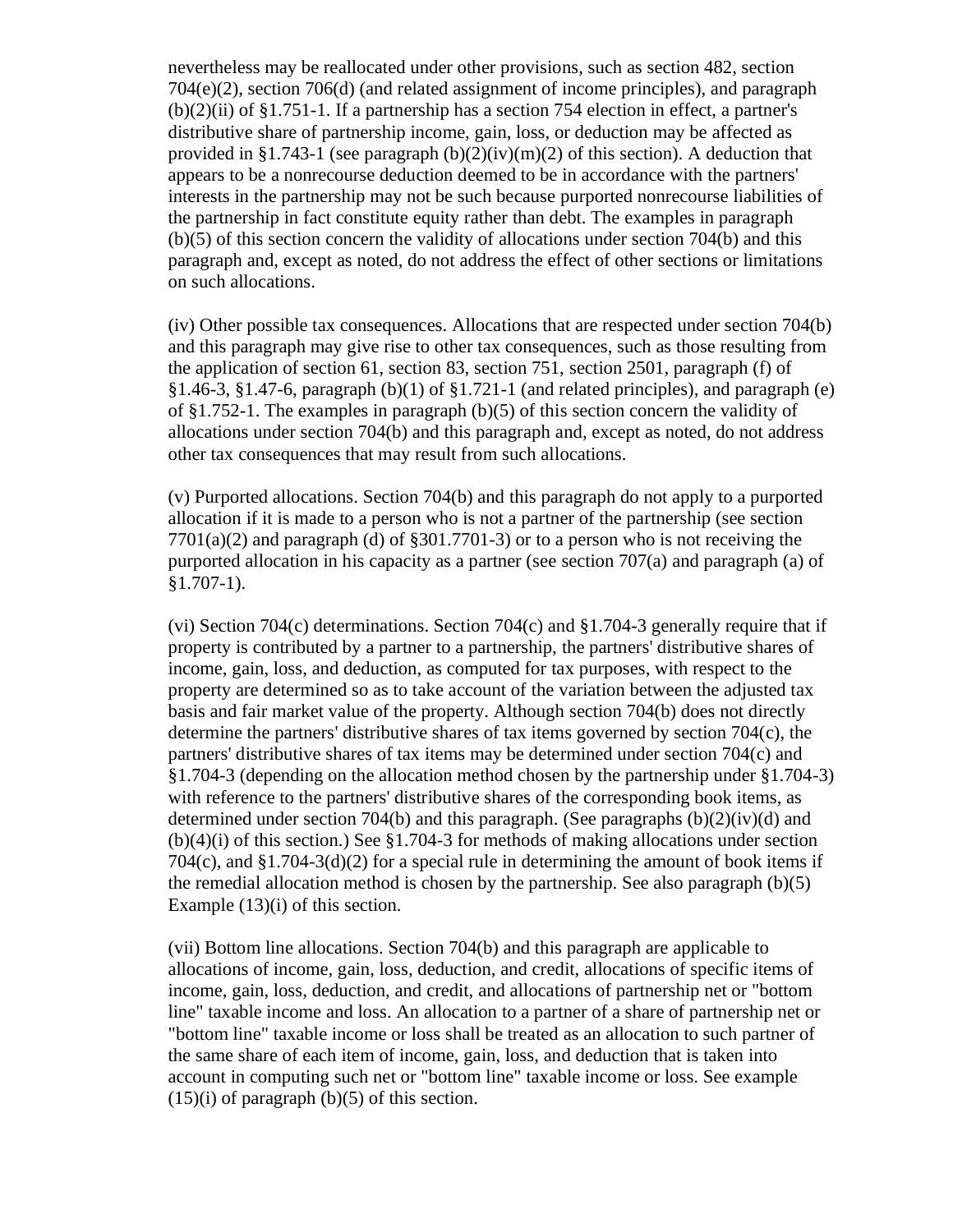## (2) Substantial economic effect.

(i) Two-part analysis. The determination of whether an allocation of income, gain, loss, or deduction (or item thereof) to a partner has substantial economic effect involves a twopart analysis that is made as of the end of the partnership taxable year to which the allocation relates. First, the allocation must have economic effect (within the meaning of paragraph (b)(2)(ii) of this section). Second, the economic effect of the allocation must be substantial (within the meaning of paragraph  $(b)(2)$ (iii) of this section).

#### (ii) Economic effect.

(a) Fundamental principles. In order for an allocation to have economic effect, it must be consistent with the underlying economic arrangement of the partners. This means that in the event there is an economic benefit or economic burden that corresponds to an allocation, the partner to whom the allocation is made must receive such economic benefit or bear such economic burden.

(b) Three requirements. Based on the principles contained in paragraph  $(b)(2)(ii)(a)$  of this section, and except as otherwise provided in this paragraph, an allocation of income, gain, loss, or deduction (or item thereof) to a partner will have economic effect if, and only if, throughout the full term of the partnership, the partnership agreement provides-

(1) For the determination and maintenance of the partners' capital accounts in accordance with the rules of paragraph  $(b)(2)(iv)$  of this section,

(2) Upon liquidation of the partnership (or any partner's interest in the partnership), liquidating distributions are required in all cases to be made in accordance with the positive capital account balances of the partners, as determined after taking into account all capital account adjustments for the partnership taxable year during which such liquidation occurs (other than those made pursuant to this requirement (2) and requirement (3) of this paragraph  $(b)(2)(ii)(b)$ , by the end of such taxable year (or, if later, within 90 days after the date of such liquidation), and

(3) If such partner has a deficit balance in his capital account following the liquidation of his interest in the partnership, as determined after taking into account all capital account adjustments for the partnership taxable year during which such liquidation occurs (other than those made pursuant to this requirement (3)), he is unconditionally obligated to restore the amount of such deficit balance to the partnership by the end of such taxable year (or, if later, within 90 days after the date of such liquidation), which amount shall, upon liquidation of the partnership, be paid to creditors of the partnership or distributed to other partners in accordance with their positive capital account balances (in accordance with requirement (2) of this paragraph  $(b)(2)(ii)(b)$ . Notwithstanding the partnership agreement, an obligation to restore a deficit balance in a partner's capital account, including an obligation described in paragraph  $(b)(2)(ii)(c)(1)$  of this section, will not be respected for purposes of this section to the extent the obligation is disregarded under paragraph  $(b)(2)(ii)(c)(4)$  of this section.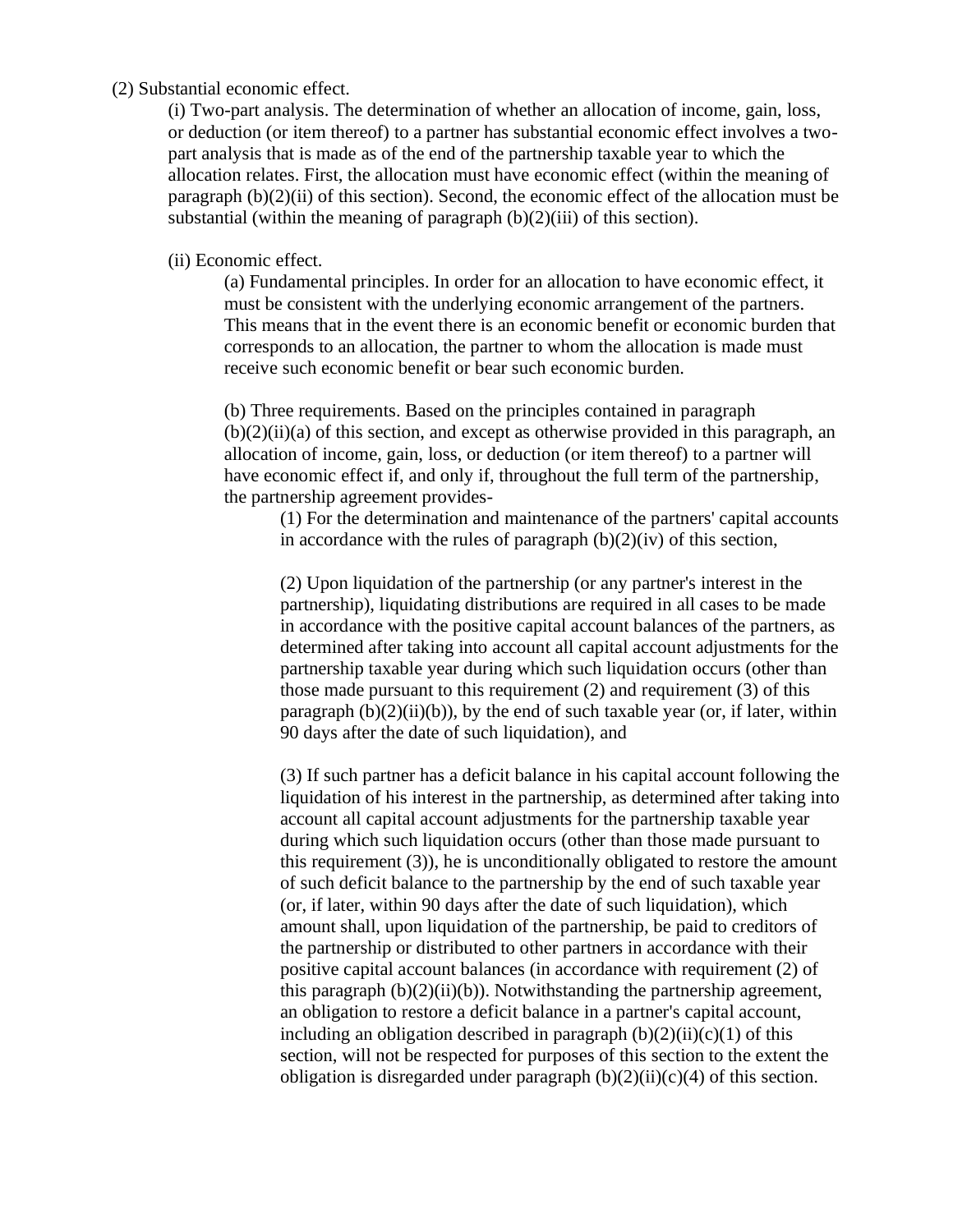(4) For purposes of paragraphs  $(b)(2)(ii)(b)(1)$  through (3) of this section, a partnership taxable year shall be determined without regard to section  $706(c)(2)(A)$ .

(5) The requirements in paragraphs  $(b)(2)(ii)(b)(2)$  and (3) of this section are not violated if all or part of the partnership interest of one or more partners is purchased (other than in connection with the liquidation of the partnership) by the partnership or by one or more partners (or one or more persons related, within the meaning of section 267(b) (without modification by section  $267(e)(1)$ ) or section  $707(b)(1)$ , to a partner) pursuant to an agreement negotiated at arm's length by persons who at the time such agreement is entered into have materially adverse interests and if a principal purpose of such purchase and sale is not to avoid the principles of the second sentence of paragraph  $(b)(2)(ii)(a)$  of this section.

(6) The requirement in paragraph  $(b)(2)(ii)(b)(2)$  of this section is not violated if, upon the liquidation of the partnership, the capital accounts of the partners are increased or decreased pursuant to paragraph  $(b)(2)(iv)(f)$ of this section as of the date of such liquidation and the partnership makes liquidating distributions within the time set out in the requirement in paragraph  $(b)(2)(ii)(b)(2)$  of this section in the ratios of the partners' positive capital accounts, except that it does not distribute reserves reasonably required to provide for liabilities (contingent or otherwise) of the partnership and installment obligations owed to the partnership, so long as such withheld amounts are distributed as soon as practicable and in the ratios of the partners' positive capital account balances.

(7) See Examples 1.(i) and (ii), 4.(i), 8.(i), and 16.(i) of paragraph (b)(5) of this section for issues concerning paragraph  $(b)(2)(ii)(b)$  of this section.

(c) Obligation to restore deficit.

(1) Other arrangements treated as obligations to restore deficits. If a partner is not expressly obligated to restore the deficit balance in such partner's capital account, such partner nevertheless will be treated as obligated to restore the deficit balance in his capital account (in accordance with the requirement in paragraph  $(b)(2)(ii)(b)(3)$  of this section and subject to paragraph  $(b)(2)(ii)(c)(2)$  of this section) to the extent of-

(A) The outstanding principal balance of any promissory note (of which such partner is the maker) contributed to the partnership by such partner (other than a promissory note that is readily tradable on an established securities market), and

(B) The amount of any unconditional obligation of such partner (whether imposed by the partnership agreement or by state or local law) to make subsequent contributions to the partnership (other than pursuant to a promissory note of which such partner is the maker).

(2) Satisfaction requirement. For purposes of paragraph  $(b)(2)(ii)(c)(1)$  of this section, a promissory note or unconditional obligation is taken into account only if it is required to be satisfied at a time no later than the end of the partnership taxable year in which such partner's interest is liquidated (or, if later, within 90 days after the date of such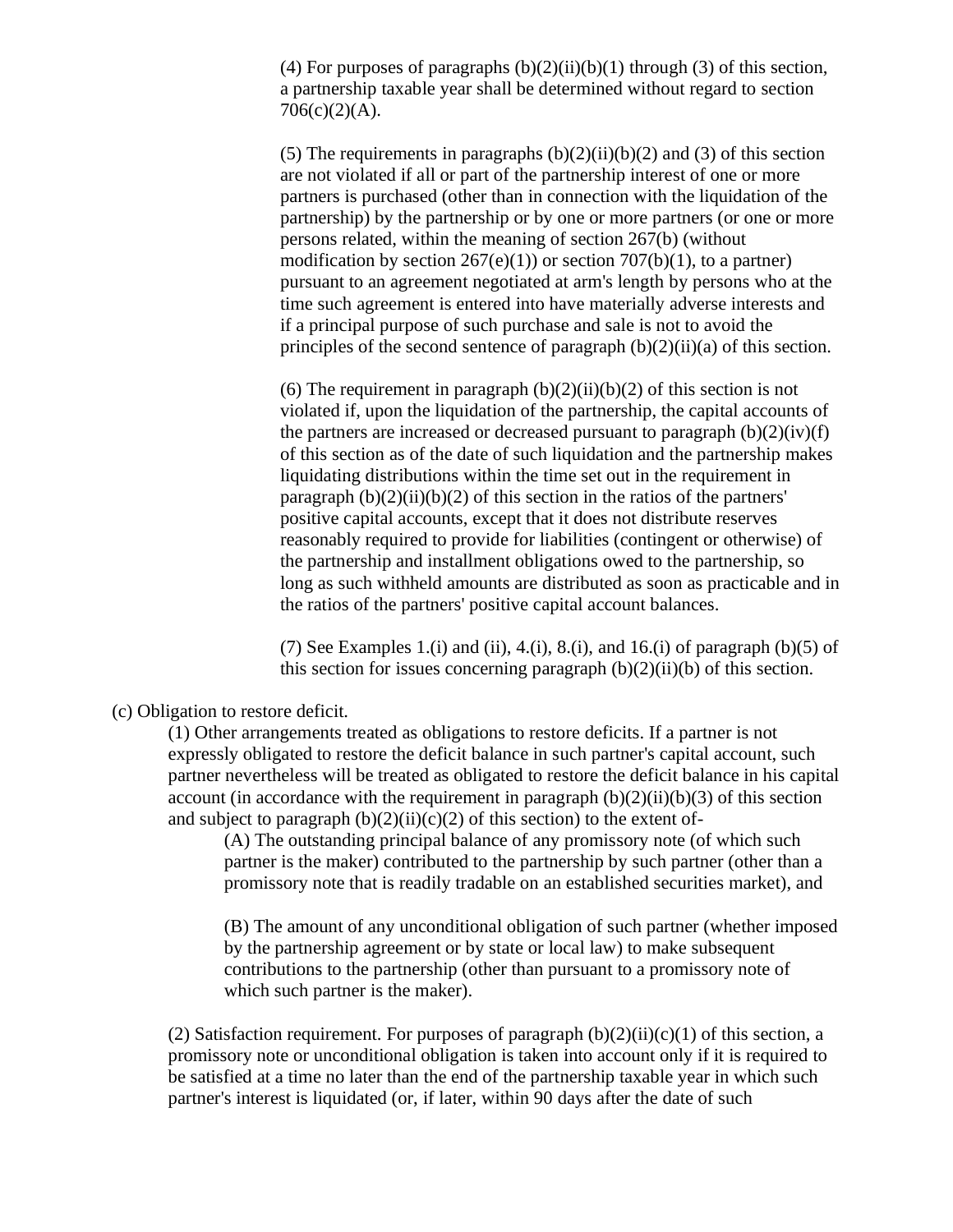liquidation). If a promissory note referred to in paragraph  $(b)(2)(ii)(c)(1)$  of this section is negotiable, a partner will be considered required to satisfy such note within the time period specified in this paragraph  $(b)(2)(ii)(c)(2)$  if the partnership agreement provides that, in lieu of actual satisfaction, the partnership will retain such note and such partner will contribute to the partnership the excess, if any, of the outstanding principal balance of such note over its fair market value at the time of liquidation. See paragraph  $(b)(2)(iv)(d)(2)$  of this section. See Examples 1.(ix) and (x) of paragraph (b)(5) of this section.

(3) Related party notes. For purposes of paragraph (b)(2) of this section, if a partner contributes a promissory note to the partnership during a partnership taxable year beginning after December 29, 1988, and the maker of such note is a person related to such partner (within the meaning of  $\S1.752-4(b)(1)$ ), then such promissory note shall be treated as a promissory note of which such partner is the maker.

(4) Obligations disregarded.

(A) General rule. A partner in no event will be considered obligated to restore the deficit balance in his capital account to the partnership (in accordance with the requirement in paragraph  $(b)(2)(ii)(b)(3)$  of this section) to the extent such partner's obligation is a bottom dollar payment obligation that is not recognized under §1.752-2(b)(3) or is not legally enforceable, or the facts and circumstances otherwise indicate a plan to circumvent or avoid such obligation. See paragraphs  $(b)(2)(ii)(f)$ ,  $(b)(2)(ii)(h)$ , and  $(b)(4)(vi)$  of this section for other rules regarding such obligation. To the extent a partner is not considered obligated to restore the deficit balance in the partner's capital account to the partnership (in accordance with the requirement in paragraph  $(b)(2)(ii)(b)(3)$  of this section), the obligation is disregarded and paragraph (b)(2) of this section and §1.752-2 are applied as if the obligation did not exist.

(B) Factors indicating plan to circumvent or avoid obligation. In the case of an obligation to restore a deficit balance in a partner's capital account upon liquidation of a partnership, paragraphs  $(b)(2)(ii)(c)(4)(B)(i)$  through (iv) of this section provide a non-exclusive list of factors that may indicate a plan to circumvent or avoid the obligation. For purposes of making determinations under this paragraph  $(b)(2)(ii)(c)(4)$ , the weight to be given to any particular factor depends on the particular case and the presence or absence of any particular factor is not, in itself, necessarily indicative of whether or not the obligation is respected. The following factors are taken into consideration for purposes of this paragraph  $(b)(2)$ :

(i) The partner is not subject to commercially reasonable provisions for enforcement and collection of the obligation.

(ii) The partner is not required to provide (either at the time the obligation is made or periodically) commercially reasonable documentation regarding the partner's financial condition to the partnership.

(iii) The obligation ends or could, by its terms, be terminated before the liquidation of the partner's interest in the partnership or when the partner's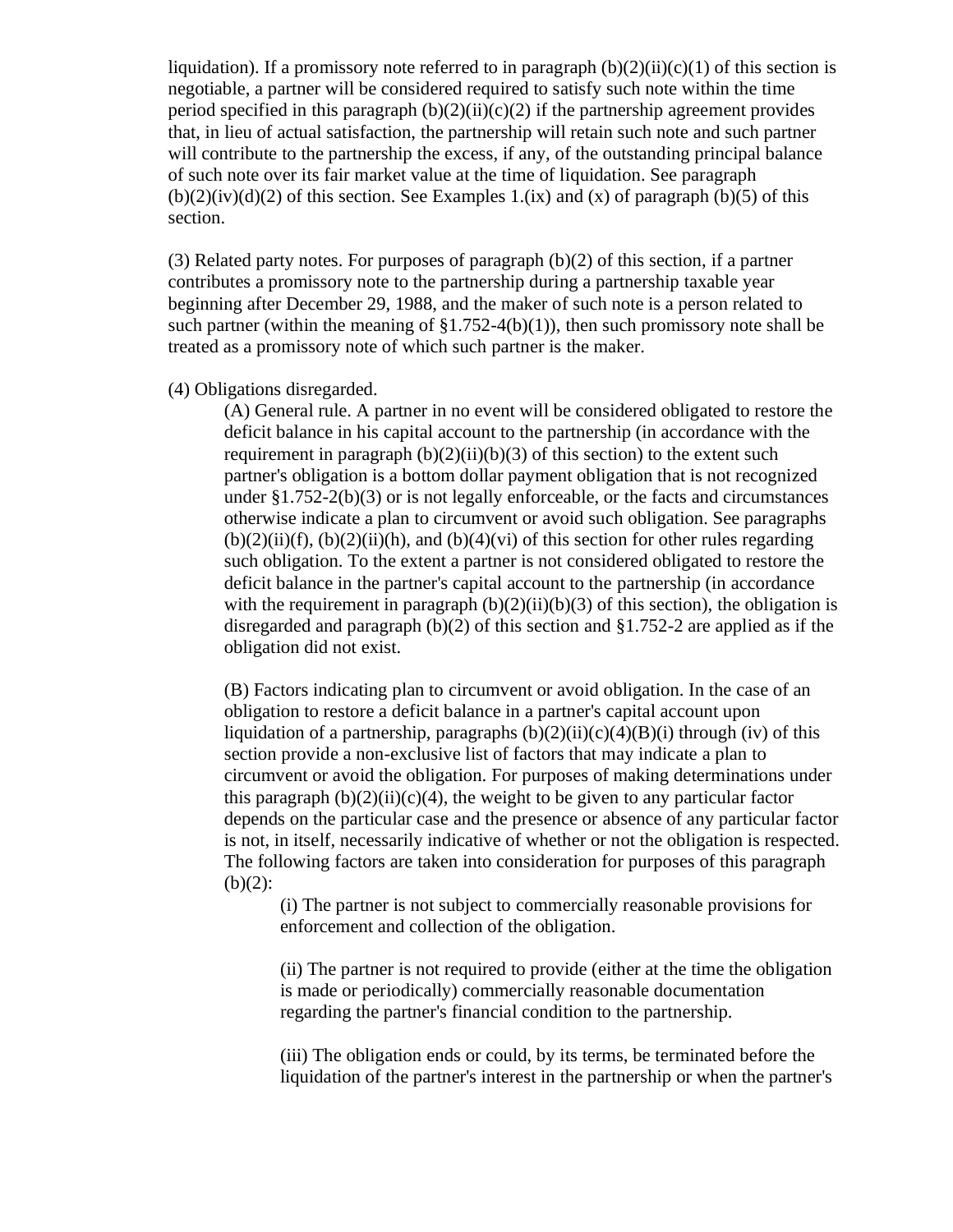capital account as provided in  $\S1.704-1(b)(2)(iv)$  is negative other than when a transferee partner assumes the obligation.

(iv) The terms of the obligation are not provided to all the partners in the partnership in a timely manner.

#### (d) Alternate test for economic effect. If-

(1) Requirements (1) and (2) of paragraph  $(b)(2)(ii)(b)$  of this section are satisfied, and

(2) The partner to whom an allocation is made is not obligated to restore the deficit balance in his capital account to the partnership (in accordance with requirement (3) of paragraph  $(b)(2)(ii)(b)$  of this section), or is obligated to restore only a limited dollar amount of such deficit balance, and

(3) The partnership agreement contains a "qualified income offset," such allocation will be considered to have economic effect under this paragraph  $(b)(2)(ii)(d)$  to the extent such allocation does not cause or increase a deficit balance in such partner's capital account (in excess of any limited dollar amount of such deficit balance that such partner is obligated to restore) as of the end of the partnership taxable year to which such allocation relates. In determining the extent to which the previous sentence is satisfied, such partner's capital account also shall be reduced for-

(4) Adjustments that, as of the end of such year, reasonably are expected to be made to such partner's capital account under paragraph  $(b)(2)(iv)(k)$  of this section for depletion allowances with respect to oil and gas properties of the partnership, and

(5) Allocations of loss and deduction that, as of the end of such year, reasonably are expected to be made to such partner pursuant to section  $704(e)(2)$ , section 706(d), and paragraph (b)(2)(ii) of §1.751-1, and

(6) Distributions that, as of the end of such year, reasonably are expected to be made to such partner to the extent they exceed offsetting increases to such partner's capital account that reasonably are expected to occur during (or prior to) the partnership taxable years in which such distributions reasonably are expected to be made (other than increases pursuant to a minimum gain chargeback under paragraph  $(b)(4)(iv)(e)$  of this section or under § 1.704-2(f); however, increases to a partner's capital account pursuant to a minimum gain chargeback requirement are taken into account as an offset to distributions of nonrecourse liability proceeds that are reasonably expected to be made and that are allocable to an increase in partnership minimum gain.

For purposes of determining the amount of expected distributions and expected capital account increases described in (6) above, the rule set out in paragraph  $(b)(2)(iii)(c)$  of this section concerning the presumed value of partnership property shall apply. The partnership agreement contains a "qualified income offset" if, and only if, it provides that a partner who unexpectedly receives an adjustment,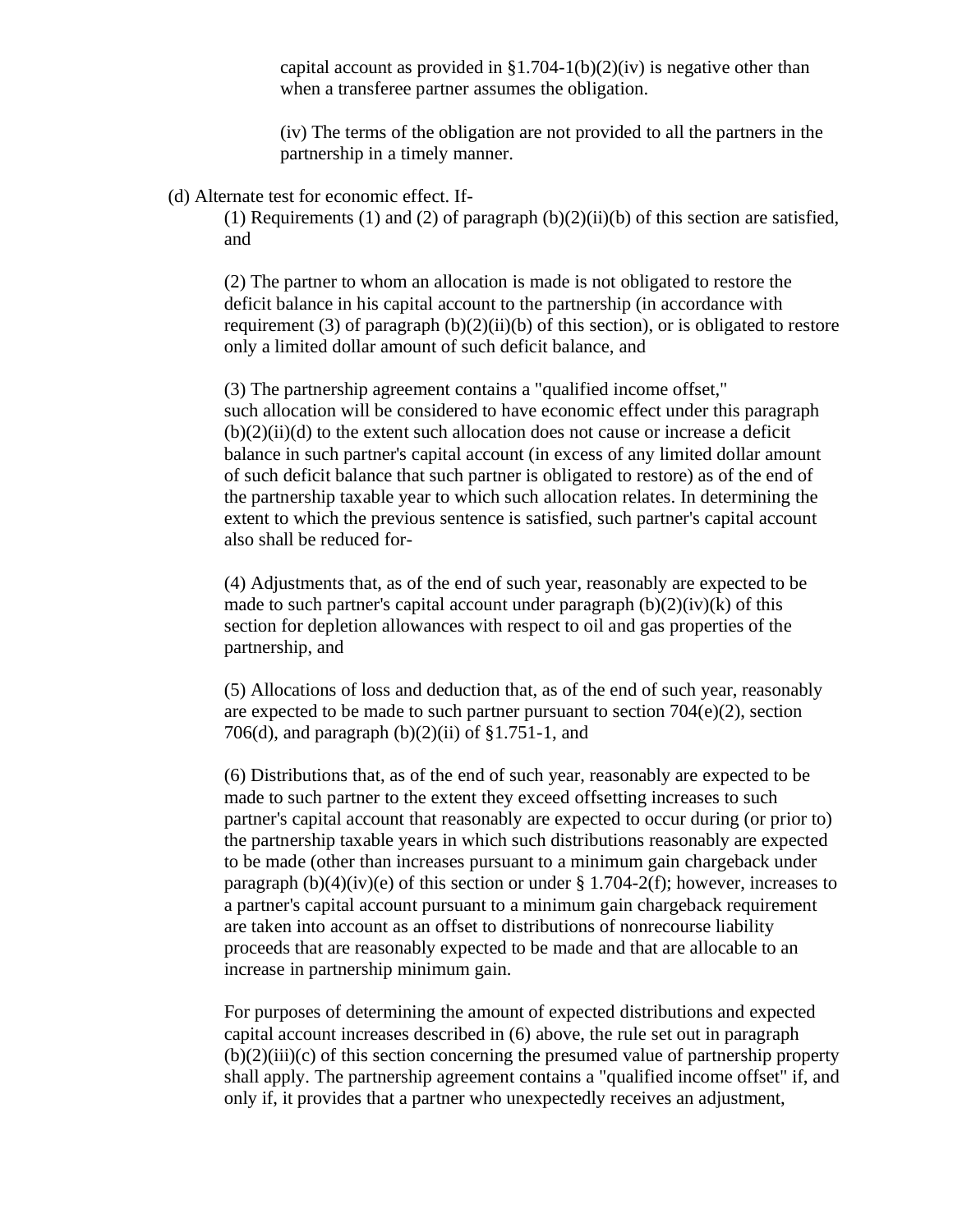allocation, or distribution described in (4), (5), or (6) above, will be allocated items of income and gain (consisting of a pro rata portion of each item of partnership income, including gross income, and gain for such year) in an amount and manner sufficient to eliminate such deficit balance as quickly as possible. Allocations of items of income and gain made pursuant to the immediately preceding sentence shall be deemed to be made in accordance with the partners' interests in the partnership if requirements (1) and (2) of paragraph  $(b)(2)(ii)(b)$  of this section are satisfied. See examples  $(1)(iii)$ ,  $(iv)$ ,  $(v)$ ,  $(vi)$ ,  $(vii)$ ,  $(ix)$ , and  $(x)$ ,  $(15)$ , and  $(16)(ii)$  of paragraph  $(b)(5)$  of this section.

(e) Partial economic effect. If only a portion of an allocation made to a partner with respect to a partnership taxable year has economic effect, both the portion that has economic effect and the portion that is reallocated shall consist of a proportionate share of all items that made up the allocation to such partner for such year. See examples  $(15)(ii)$  and  $(iii)$  of paragraph  $(b)(5)$  of this section.

(f) Reduction of obligation to restore. If requirements (1) and (2) of paragraph  $(b)(2)(ii)(b)$  of this section are satisfied, a partner's obligation to restore the deficit balance in his capital account (or any limited dollar amount thereof) to the partnership may be eliminated or reduced as of the end of a partnership taxable year without affecting the validity of prior allocations (see paragraph  $(b)(4)(vi)$  of this section) to the extent the deficit balance (if any) in such partner's capital account, after reduction for the items described in (4), (5), and (6) of paragraph  $(b)(2)(ii)(d)$  of this section, will not exceed the partner's remaining obligation (if any) to restore the deficit balance in his capital account. See example  $(1)$ (viii) of paragraph  $(b)$ (5) of this section.

(g) Liquidation defined. For purposes of this paragraph, a liquidation of a partner's interest in the partnership occurs upon the earlier of (1) the date upon which there is a liquidation of the partnership, or (2) the date upon which there is a liquidation of the partner's interest in the partnership under paragraph (d) of §1.761-1. For purposes of this paragraph, the liquidation of a partnership occurs upon the earlier of (3) the date upon which the partnership is terminated under section  $708(b)(1)$ , or (4) the date upon which the partnership ceases to be a going concern (even though it may continue in existence for the purpose of winding up its affairs, paying its debts, and distributing any remaining balance to its partners). Requirements (2) and (3) of paragraph  $(b)(2)(ii)(b)$  of this section will be considered unsatisfied if the liquidation of a partner's interest in the partnership is delayed after its primary business activities have been terminated (for example, by continuing to engage in a relatively minor amount of business activity, if such actions themselves do not cause the partnership to terminate pursuant to section  $708(b)(1)$  for a principal purpose of deferring any distribution pursuant to requirement (2) of paragraph  $(b)(2)(ii)(b)$  of this section or deferring any partner's obligations under requirement (3) of paragraph  $(b)(2)(ii)(b)$  of this section.

(h) Partnership agreement defined. For purposes of this paragraph, the partnership agreement includes all agreements among the partners, or between one or more partners and the partnership, concerning affairs of the partnership and responsibilities of partners, whether oral or written, and whether or not embodied in a document referred to by the partners as the partnership agreement. Thus, in determining whether distributions are required in all cases to be made in accordance with the partners' positive capital account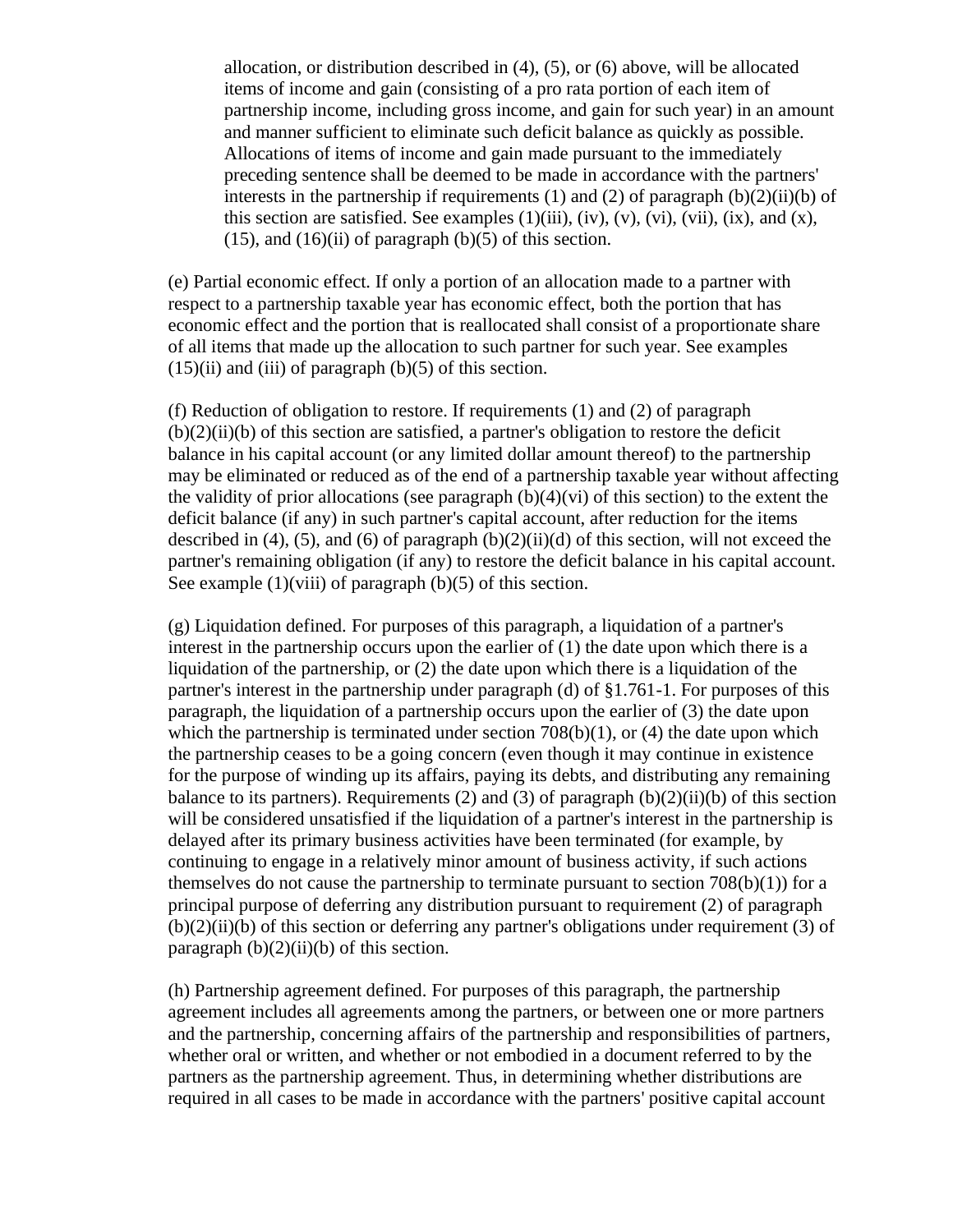balances (requirement  $(2)$  of paragraph  $(b)(2)(ii)(b)$  of this section), and in determining the extent to which a partner is obligated to restore a deficit balance in his capital account (requirement  $(3)$  of paragraph  $(b)(2)(ii)(b)$  of this section), all arrangements among partners, or between one or more partners and the partnership relating to the partnership, direct and indirect, including puts, options, and other buy-sell agreements, and any other "stop-loss" arrangement, are considered to be part of the partnership agreement. (Thus, for example, if one partner who assumes a liability of the partnership is indemnified by another partner for a portion of such liability, the indemnifying partner (depending upon the particular facts) may be viewed as in effect having a partial deficit makeup obligation as a result of such indemnity agreement.) In addition, the partnership agreement includes provisions of Federal, State, or local law that govern the affairs of the partnership or are considered under such law to be a part of the partnership agreement (see the last sentence of paragraph (c) of §1.761-1). For purposes of this paragraph  $(b)(2)(ii)(h)$ , an agreement with a partner or a partnership shall include an agreement with a person related, within the meaning of section  $267(b)$  (without modification by section  $267(e)(1)$ ) or section 707(b)(1), to such partner or partnership. For purposes of the preceding sentence, sections 267(b) and 707(b)(1) shall be applied for partnership taxable years beginning after December 29, 1988 by (1) substituting "80 percent or more" for "more than 50 percent" each place it appears in such sections, (2) excluding brothers and sisters from the members of a person's family, and (3) disregarding section  $267(f)(1)(A)$ .

(i) Economic effect equivalence. Allocations made to a partner that do not otherwise have economic effect under this paragraph (b)(2)(ii) shall nevertheless be deemed to have economic effect, provided that as of the end of each partnership taxable year a liquidation of the partnership at the end of such year or at the end of any future year would produce the same economic results to the partners as would occur if requirements  $(1)$ ,  $(2)$ , and  $(3)$ of paragraph  $(b)(2)(ii)(b)$  of this section had been satisfied, regardless of the economic performance of the partnership. See examples  $(4)(ii)$  and  $(iii)$  of paragraph  $(b)(5)$  of this section.

## (iii) Substantiality.

(a) General rules. Except as otherwise provided in this paragraph  $(b)(2)(iii)$ , the economic effect of an allocation (or allocations) is substantial if there is a reasonable possibility that the allocation (or allocations) will affect substantially the dollar amounts to be received by the partners from the partnership, independent of tax consequences. Notwithstanding the preceding sentence, the economic effect of an allocation (or allocations) is not substantial if, at the time the allocation becomes part of the partnership agreement; (1) the after-tax economic consequences of at least one partner may, in present value terms, be enhanced compared to such consequences if the allocation (or allocations) were not contained in the partnership agreement, and (2) there is a strong likelihood that the aftertax economic consequences of no partner will, in present value terms, be substantially diminished compared to such consequences if the allocation (or allocations) were not contained in the partnership agreement. In determining the after-tax economic benefit or detriment to a partner, tax consequences that result from the interaction of the allocation with such partner's tax attributes that are unrelated to the partnership will be taken into account. See examples (5) and (9) of paragraph (b)(5) of this section. The economic effect of an allocation is not substantial in the two situations described in paragraphs (b)(2)(iii)(b) and (c) of this section. However, even if an allocation is not described therein, its economic effect may be insubstantial under the general rules stated in this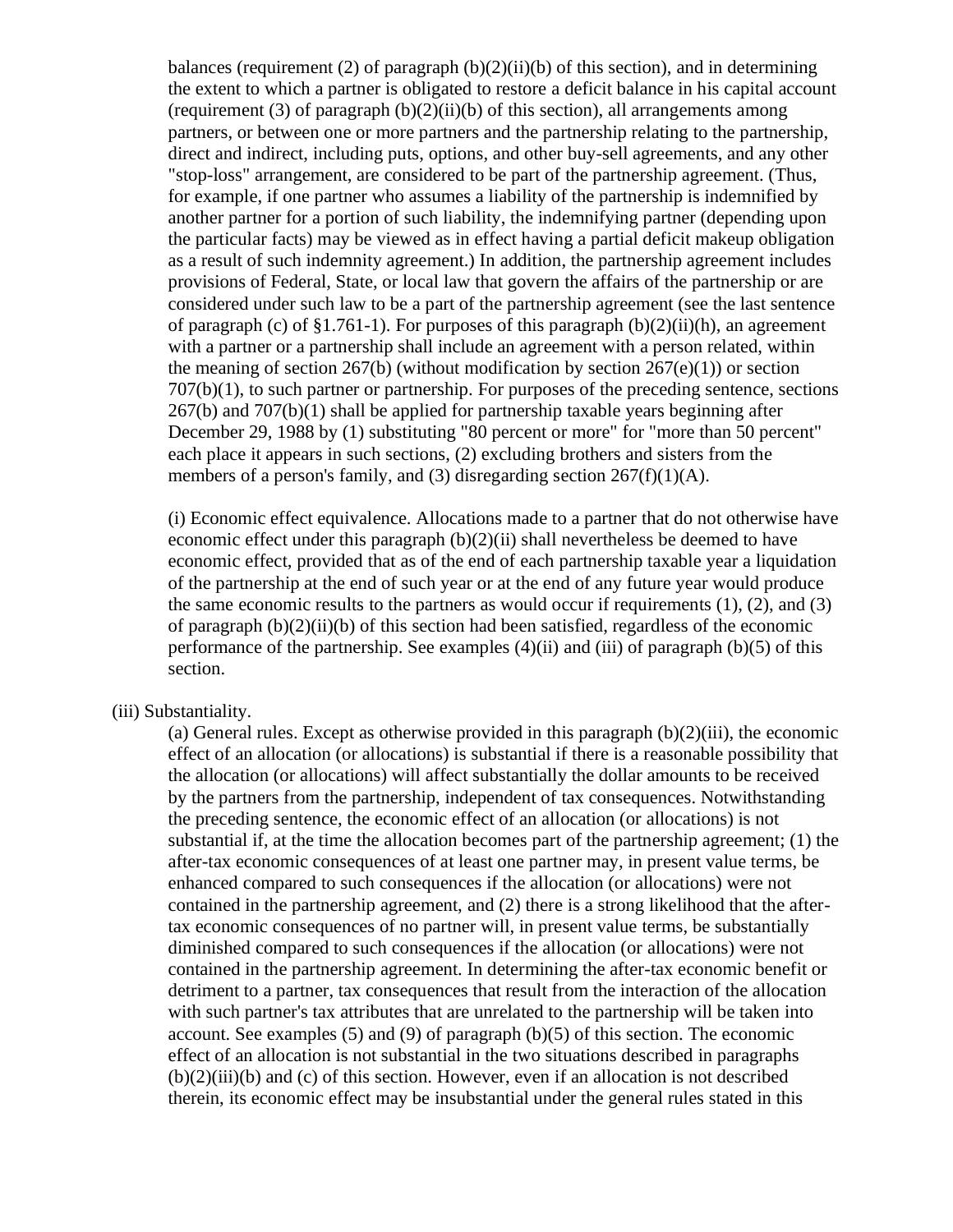paragraph  $(b)(2)(iii)(a)$ . References in this paragraph  $(b)(2)(iii)$  to allocations includes capital account adjustments made pursuant to paragraph  $(b)(2)(iv)(k)$  of this section. References in this paragraph  $(b)(2)(iii)$  to a comparison to consequences arising if an allocation (or allocations) were not contained in the partnership agreement mean that the allocation (or allocations) is determined in accordance with the partners' interests in the partnership (within the meaning of paragraph (b)(3) of this section), disregarding the allocation (or allocations) being tested under this paragraph (b)(2)(iii).

(b) Shifting tax consequences. The economic effect of an allocation (or allocations) in a partnership taxable year is not substantial if, at the time the allocation (or allocations) becomes part of the partnership agreement, there is a strong likelihood that-

(1) The net increases and decreases that will be recorded in the partners' respective capital accounts for such taxable year will not differ substantially from the net increases and decreases that would be recorded in such partners' respective capital accounts for such year if the allocations were not contained in the partnership agreement, and

(2) The total tax liability of the partners (for their respective taxable years in which the allocations will be taken into account) will be less than if the allocations were not contained in the partnership agreement (taking into account tax consequences that result from the interaction of the allocation (or allocations) with partner tax attributes that are unrelated to the partnership). If, at the end of a partnership taxable year to which an allocation (or allocations) relates, the net increases and decreases that are recorded in the partners' respective capital accounts do not differ substantially from the net increases and decreases that would have been recorded in such partners' respective capital accounts had the allocation (or allocations) not been contained in the partnership agreement, and the total tax liability of the partners is (as described in (2) above) less than it would have been had the allocation (or allocations) not been contained in the partnership agreement, it will be presumed that, at the time the allocation (or allocations) became part of such partnership agreement, there was a strong likelihood that these results would occur. This presumption may be overcome by a showing of facts and circumstances that prove otherwise. See examples (6),  $(7)(ii)$  and  $(iii)$ , and  $(10)(ii)$  of paragraph  $(b)(5)$  of this section.

(c) Transitory allocations. If a partnership agreement provides for the possibility that one or more allocations (the "original allocation(s)") will be largely offset by one or more other allocations (the "offsetting allocation(s)"), and, at the time the allocations become part of the partnership agreement, there is a strong likelihood that-

(1) The net increases and decreases that will be recorded in the partners' respective capital accounts for the taxable years to which the allocations relate will not differ substantially from the net increases and decreases that would be recorded in such partners' respective capital accounts for such years if the original allocation(s) and offsetting allocation(s) were not contained in the partnership agreement, and

(2) The total tax liability of the partners (for their respective taxable years in which the allocations will be taken into account) will be less than if the allocations were not contained in the partnership agreement (taking into account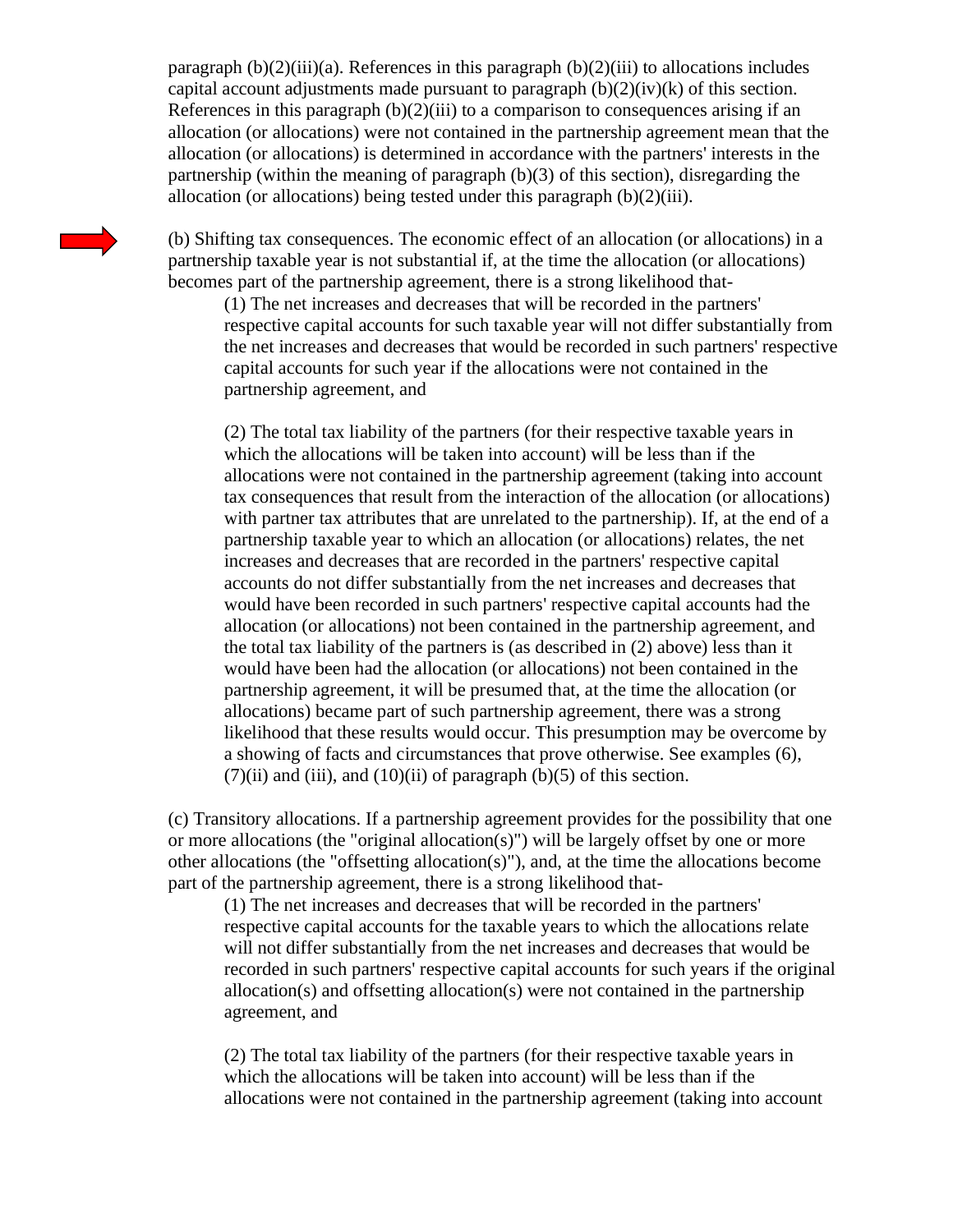## tax consequences that result from the interaction of the allocation (or allocations) with partner tax attributes that are unrelated to the partnership)

the economic effect of the original allocation(s) and offsetting allocation(s) will not be substantial. If, at the end of a partnership taxable year to which an offsetting allocation(s) relates, the net increases and decreases recorded in the partners' respective capital accounts do not differ substantially from the net increases and decreases that would have been recorded in such partners' respective capital accounts had the original allocation(s) and the offsetting allocation(s) not been contained in the partnership agreement, and the total tax liability of the partners is (as described in (2) above) less than it would have been had such allocations not been contained in the partnership agreement, it will be presumed that, at the time the allocations became part of the partnership agreement, there was a strong likelihood that these results would occur. This presumption may be overcome by a showing of facts and circumstances that prove otherwise. See examples  $(1)(xi)$ ,  $(2)$ ,  $(3)$ ,  $(7)$ ,  $(8)(ii)$ , and  $(17)$  of paragraph  $(b)(5)$  of this section. Notwithstanding the foregoing, the original allocation(s) and the offsetting allocation(s) will not be insubstantial (under this paragraph  $(b)(2)(iii)(c)$ ) and, for purposes of paragraph  $(b)(2)(iii)(a)$ , it will be presumed that there is a reasonable possibility that the allocations will affect substantially the dollar amounts to be received by the partners from the partnership if, at the time the allocations become part of the partnership agreement, there is a strong likelihood that the offsetting allocation(s) will not, in large part, be made within five years after the original allocation(s) is made (determined on a first-in, first-out basis). See example (2) of paragraph (b)(5) of this section. For purposes of applying the provisions of this paragraph  $(b)(2)(iii)$  (and paragraphs  $(b)(2)(ii)(d)(6)$  and  $(b)(3)(iii)$  of this section), the adjusted tax basis of partnership property (or, if partnership property is properly reflected on the books of the partnership at a book value that differs from its adjusted tax basis, the book value of such property) will be presumed to be the fair market value of such property, and adjustments to the adjusted tax basis (or book value) of such property will be presumed to be matched by corresponding changes in such property's fair market value. Thus, there cannot be a strong likelihood that the economic effect of an allocation (or allocations) will be largely offset by an allocation (or allocations) of gain or loss from the disposition of partnership property. See examples  $(1)(vi)$  and  $(xi)$  of paragraph  $(b)(5)$  of this section.

(d) Partners that are look-through entities or members of a consolidated group.

(1) In general. For purposes of applying paragraphs  $(b)(2)(iii)(a)$ ,  $(b)$ , and  $(c)$  of this section to a partner that is a look-through entity, the tax consequences that result from the interaction of the allocation with the tax attributes of any person that is an owner, or in the case of a trust or estate, the beneficiary, of an interest in such a partner, whether directly or indirectly through one or more look-through entities, must be taken into account. For purposes of applying paragraphs  $(b)(2)(iii)(a)$ ,  $(b)$ , and  $(c)$  of this section to a partner that is a member of a consolidated group (within the meaning of  $\S$  1.1502-1(h)), the tax consequences that result from the interaction of the allocation with the tax attributes of the consolidated group and with the tax attributes of another member with respect to a separate return year must be taken into account. See paragraph (b)(5) Example 29 of this section.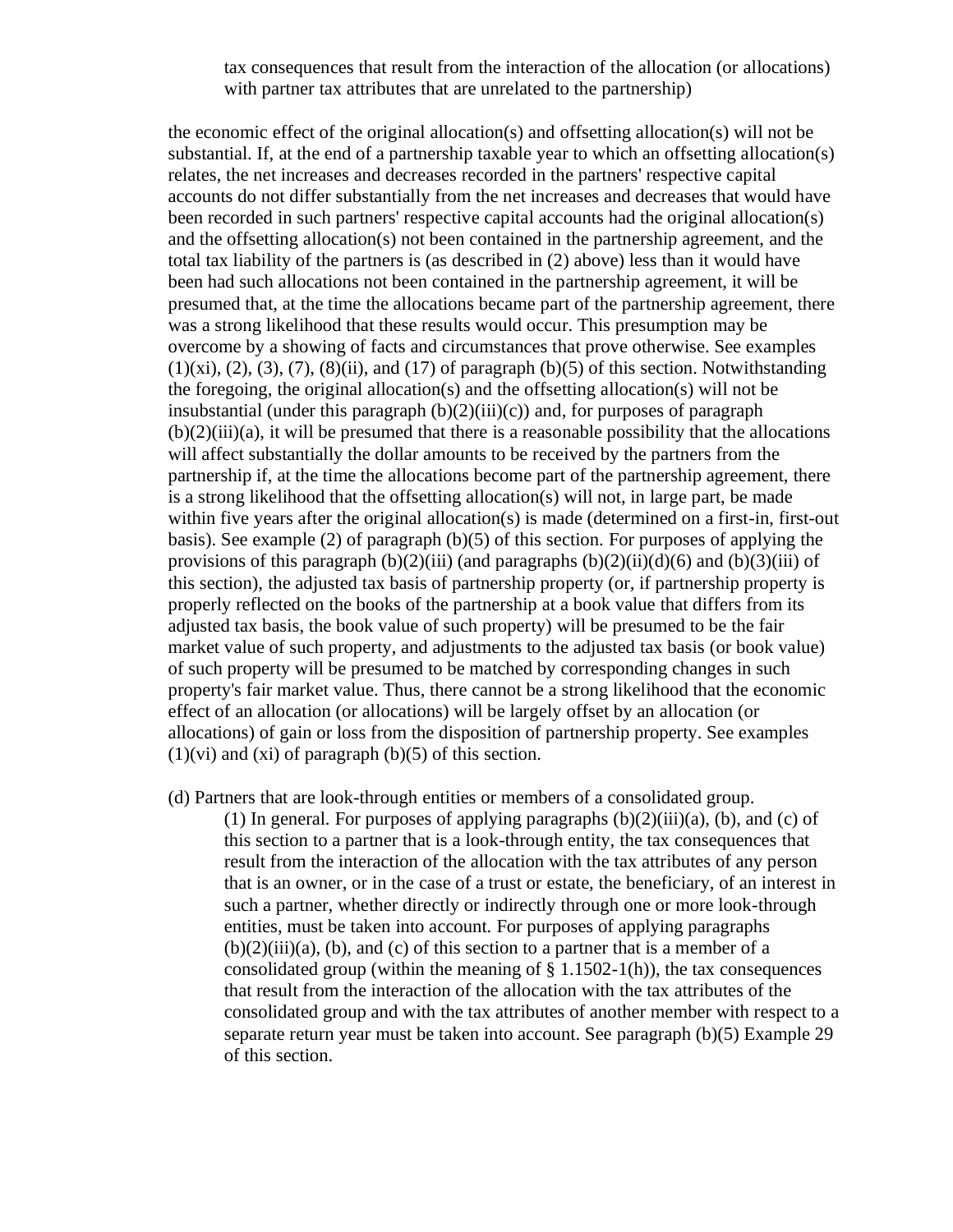(2) Look-through entity. For purposes of this paragraph  $(b)(2)(iii)(d)$ , a lookthrough entity means-

(i) A partnership;

(ii) A subchapter S corporation;

(iii) A trust or an estate;

(iv) An entity that is disregarded for Federal tax purposes, such as a qualified subchapter S subsidiary under section 1361(b)(3), an entity that is disregarded as an entity separate from its owner under §§301.7701-1 through 301.7701-3 of this chapter, or a qualified REIT subsidiary within the meaning of section  $856(i)(2)$ ; or

(v) A controlled foreign corporation if United States shareholders of the controlled foreign corporation in the aggregate own, directly or indirectly, at least 10 percent of the capital or profits of the partnership on any day during the partnership's taxable year. In such case, the controlled foreign corporation shall be treated as a look-through entity, but only with respect to allocations of income, gain, loss, or deduction (or items thereof) that enter into the computation of a United States shareholder's inclusion under section 951(a) with respect to the controlled foreign corporation, enter into any person's income attributable to a United States shareholder's inclusion under section 951(a) with respect to the controlled foreign corporation, or would enter into the computations described in this paragraph if such items were allocated to the controlled foreign corporation. See paragraph  $(b)(2)(iii)(d)(6)$  for the definition of indirect ownership.

(3) Controlled foreign corporations. For purposes of this section, the term controlled foreign corporation means a controlled foreign corporation as defined in section 957(a) or section 953(c). In the case of a controlled foreign corporation that is a look-through entity, the tax attributes to be taken into account are those of any person that is a United States shareholder (as defined in paragraph  $(b)(2)(iii)(d)(5)$  of this section) of the controlled foreign corporation, or, if the United States shareholder is a look-through entity, a United States person that owns an interest in such shareholder directly or indirectly through one or more look-through entities.

(4) United States person. For purposes of this section, a United States person is a person described in section 7701(a)(30).

(5) United States shareholder. For purposes of this section, a United States shareholder is a person described in section 951(b) or section 953(c).

(6) Indirect ownership. For purposes of this section, indirect ownership of stock or another equity interest (such as an interest in a partnership) shall be determined in accordance with the principles of section 318, substituting the phrase "10 percent" for the phrase "50 percent" each time it appears.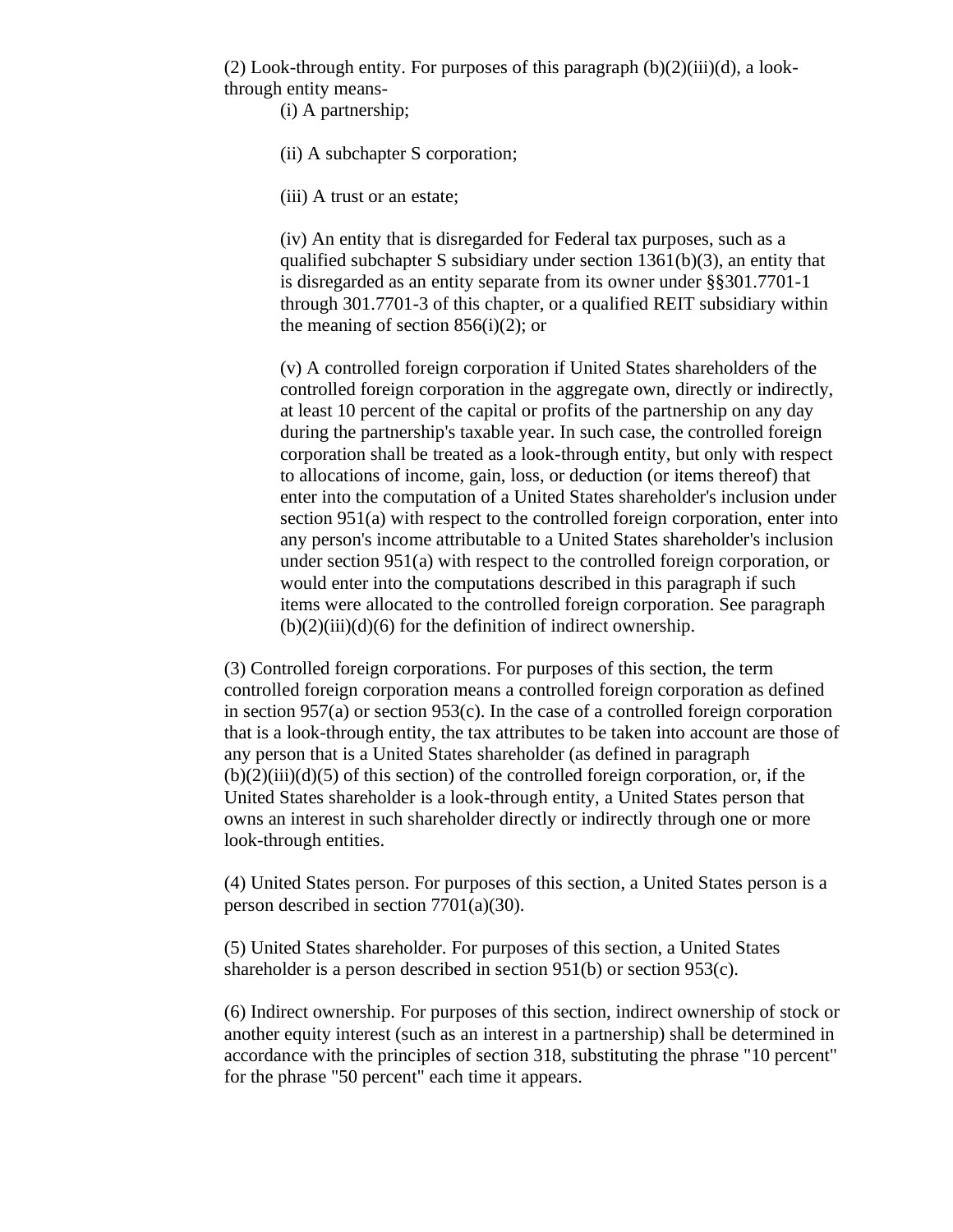#### (e) De minimis rule.

(1) Partnership taxable years beginning after May 19, 2008 and beginning before December 28, 2012. Except as provided in paragraph  $(b)(2)(iii)(e)(2)$  of this section, for purposes of applying this paragraph  $(b)(2)(iii)$ , for partnership taxable years beginning after May 19, 2008 and beginning before December 28, 2012, the tax attributes of de minimis partners need not be taken into account. For purposes of this paragraph  $(b)(2)(iii)(e)(1)$ , a de minimis partner is any partner, including a look-through entity that owns, directly or indirectly, less than 10 percent of the capital and profits of a partnership, and who is allocated less than 10 percent of each partnership item of income, gain, loss, deduction, and credit. See paragraph  $(b)(2)(iii)(d)(6)$  of this section for the definition of indirect ownership.

# (2) Nonapplicability of de minimis rule.

(i) Allocations that become part of the partnership agreement on or after December 28, 2012. Paragraph  $(b)(2)(iii)(e)(1)$  of this section does not apply to allocations that become part of the partnership agreement on or after December 28, 2012.

(ii) Retest for allocations that become part of the partnership agreement prior to December 28, 2012. If the de minimis partner rule of paragraph  $(b)(2)(iii)(e)(1)$  of this section was relied upon in testing the substantiality of allocations that became part of the partnership agreement before December 28, 2012, such allocations must be retested on the first day of the first partnership taxable year beginning on or after December 28, 2012, without regard to paragraph  $(b)(2)(iii)(e)(1)$  of this section.

# (iv) Maintenance of capital accounts.

(a) In general. The economic effect test described in paragraph  $(b)(2)(ii)$  of this section requires an examination of the capital accounts of the partners of a partnership, as maintained under the partnership agreement. Except as otherwise provided in paragraph  $(b)(2)(ii)(i)$  of this section, an allocation of income, gain, loss, or deduction will not have economic effect under paragraph  $(b)(2)(ii)$ of this section, and will not be deemed to be in accordance with a partner's interest in the partnership under paragraph (b)(4) of this section, unless the capital accounts of the partners are determined and maintained throughout the full term of the partnership in accordance with the capital accounting rules of this paragraph  $(b)(2)(iv).$ 

(b) Basic rules. Except as otherwise provided in this paragraph (b)(2)(iv), the partners' capital accounts will be considered to be determined and maintained in accordance with the rules of this paragraph  $(b)(2)(iv)$  if, and only if, each partner's capital account is increased by (1) the amount of money contributed by him to the partnership, (2) the fair market value of property contributed by him to the partnership (net of liabilities that the partnership is considered to assume or take subject to), and (3) allocations to him of partnership income and gain (or items thereof), including